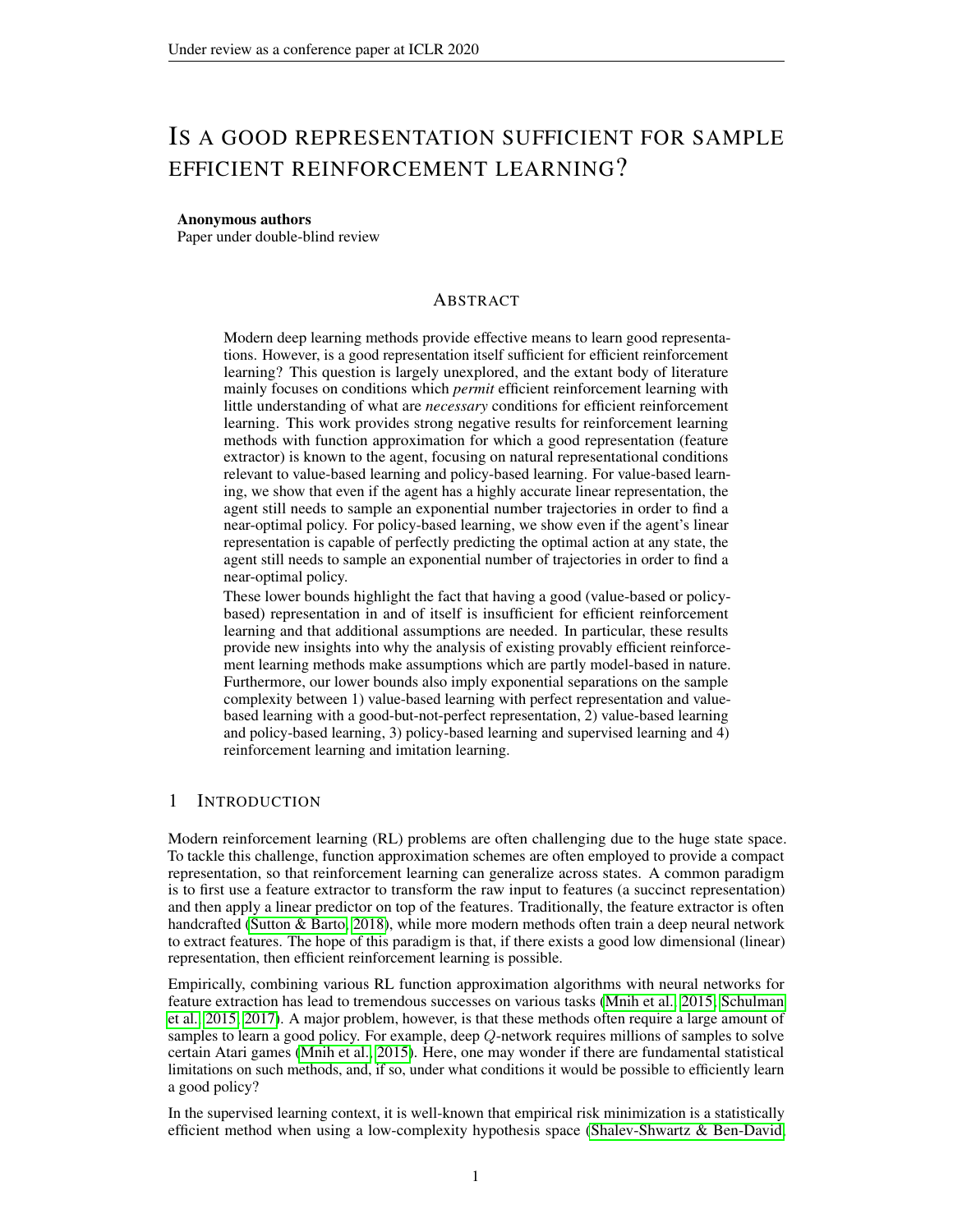[2014\)](#page-9-3), e.g. a hypothesis space with bounded VC dimension. For example, polynomial number of samples suffice for learning a near-optimal  $d$ -dimensional linear classifier, even in the agnostic setting  $\overline{1}$  $\overline{1}$  $\overline{1}$ . In contrast, in the more challenging RL setting, we seek to understand if efficient learning is possible (say from a sample complexity perspective) when we have access to an accurate (and compact) parametric representation — e.g. our policy class contains a near-optimal policy or our hypothesis class accurately approximates the optimal value function. In particular, this work focuses on the following question:

## Is a good representation sufficient for sample-efficient reinforcement learning?

This question is largely unexplored, where the extant body of literature mainly focuses on conditions which are *sufficient* for efficient reinforcement learning though there is little understanding of what are *necessary* conditions for efficient reinforcement learning. The challenge in reinforcement learning is that it is not evident how agents can leverage the given representation to efficiently find a near-optimal policy for reasons related to the exploration-exploitation trade-off; there is no direct analogue of empirical risk minimization in the reinforcement learning context.

Many recent works have provided polynomial upper bounds under various sufficient conditions, and in what follows we list a few examples. For value-based learning, the work of [Wen & Van Roy](#page-10-1) [\(2013\)](#page-10-1) showed that for *deterministic systems*[2](#page-1-1) , if the optimal Q-function can be *perfectly* predicted by linear functions of the given features, then the agent can learn the optimal policy exactly with polynomial number of samples. Recent work [\(Jiang et al., 2017\)](#page-8-0) further showed that if certain complexity measure called *Bellman rank* is bounded, then the agent can learn a near-optimal policy efficiently. For policy-based learning, [Agarwal et al.](#page-8-1) [\(2019\)](#page-8-1) gave polynomial upper bounds which depend on a parameter that measures the difference between the initial distribution and the distribution induced by the optimal policy.

Our Contributions. This paper gives, perhaps surprisingly, strong *negative* results to this question. The main results are *exponential lower bounds* in terms of planning horizon H for value-based and policy-based algorithms with given good representations<sup>[3](#page-1-2)</sup>. A summary of previous upper bounds and our lower bounds is given in Table [1.](#page-2-0)

- 1. For value-based learning, we show even if Q-functions of all policies can be approximated by linear functions of the given representation with approximation error  $\delta = \Omega \left( \sqrt{\frac{H}{d}} \right)$  where d is the dimension of the representation and  $H$  is the planning horizon, then the agent still needs to sample exponential number of trajectories to find a near-optimal policy.
- 2. We show even if optimal policy can be *perfectly* predicted by a linear function of the given representation with a strictly positive margin, the agent still requires exponential number of trajectories to find a near-optimal policy.

These lower bounds hold even in deterministic systems and even if the agent knows the transition model. Note these negative results apply to the case where the Q-function or the optimal policy can be predicted well by a linear function of the given representation. Since the class of linear functions is a strict subset of many more complicated function classes, including neural networks in particular, our negative results imply lower bounds for these more complex function classes as well. Our results highlight three conceptual insights:

- Efficient RL may require the representation to encode model information (transition and reward), as under (implicit) model-based assumptions, there exist upper bounds that can tolerate approximation error [\(Jiang et al., 2017;](#page-8-0) [Yang & Wang, 2019b;](#page-10-2) [Sun et al., 2019\)](#page-10-3).
- Since our lower bounds apply even when the agent knows the transition model, the hardness is not due to the difficulty of exploration in the standard sense. The unknown reward function is sufficient to make the problem exponentially difficult.
- Our lower bounds are not due to the agent's inability to perform efficient supervised learning, since our assumptions do admit polynomial sample complexity upper bounds if the data distribution is fixed.

<span id="page-1-0"></span><sup>&</sup>lt;sup>1</sup>Here we only study the sample complexity and ignore the computational complexity.

<span id="page-1-2"></span><span id="page-1-1"></span><sup>2</sup>MDPs where both reward and transition are deterministic.

<sup>&</sup>lt;sup>3</sup> Our results can be easily extend to infinite horizon MDPs with discount factors by replacing the planning horizon H with  $\frac{1}{1-\gamma}$ , where  $\gamma$  is the discount factor. We omit the discussion on discount MDPs for simplicity.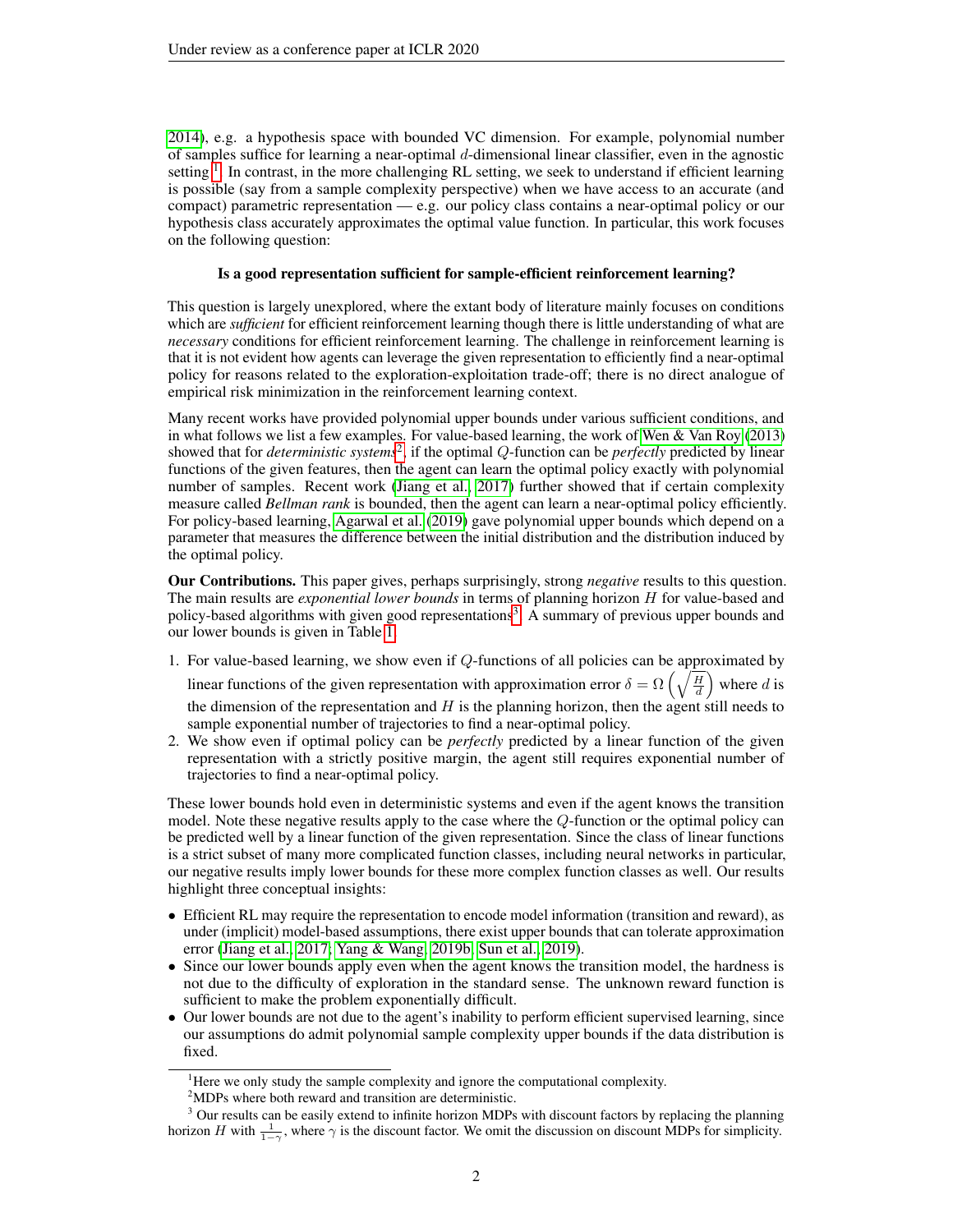<span id="page-2-0"></span>

| Query Oracle                                                                                      | RL       | Generative Model | Known Transition |  |  |  |  |
|---------------------------------------------------------------------------------------------------|----------|------------------|------------------|--|--|--|--|
| Previous Upper Bounds                                                                             |          |                  |                  |  |  |  |  |
| Exact linear $Q^*$ + DetMDP (Wen & Van Roy, 2013)                                                 | ✓        | ✓                |                  |  |  |  |  |
| Exact linear $Q^*$ + Bellman-Rank (Jiang et al., 2017)                                            |          |                  |                  |  |  |  |  |
| Exact Linear $Q^*$ + Low Var + Gap (Du et al., 2019a)                                             |          |                  |                  |  |  |  |  |
| Exact Linear $Q^*$ + Gap (Open Problem / Theorem C.1)                                             | ?        |                  |                  |  |  |  |  |
| Approx. Linear $Q^{\pi}$ for all $\pi$ +<br>Concentratability (Munos, 2005; Antos et al., 2008)   | 乄        |                  |                  |  |  |  |  |
| Approx. Linear $Q^{\pi}$ for all $\pi$ +<br>Bounded Dist Mismatch Coeff (Kakade & Langford, 2002) | $\chi$   |                  |                  |  |  |  |  |
| Lower Bounds (this work)                                                                          |          |                  |                  |  |  |  |  |
| Approx Linear $Q^*$ (Theorem 4.1)                                                                 | $\times$ | $\times$         | $\times$         |  |  |  |  |
| Approx Linear $Q^{\pi}$ for all $\pi$ (Theorem 4.1)                                               | $\times$ | $\times$         | $\times$         |  |  |  |  |
| Exact Linear $\pi^*$ + Margin + Gap + DetMDP (Theorem 4.2)                                        | $\times$ | $\times$         | $\times$         |  |  |  |  |
| Exact Linear $Q^*$ (Open Problem)                                                                 | $\gamma$ |                  | 9                |  |  |  |  |

Table 1: Summary of theoretical results on reinforcement learning with linear function approximation. See Section [2](#page-2-1) for discussion on this table. RL, Generative Model, Known Transition are defined in Section [3.3.](#page-4-0) Exact linear  $Q^*$ : Assumption [4.1](#page-5-1) with  $\zeta = 0$ . Approx linear  $Q^*$ : Assumption 4.1 with  $\zeta = \Omega\left(\sqrt{\frac{H}{d}}\right)$ . Exact linear  $\pi^*$ : Assumption [4.3.](#page-5-2) Margin: Assumption [4.4.](#page-6-1) Exact Linear  $Q^{\pi}$ for all π: Assumption [4.2](#page-5-3) with  $\zeta = 0$ . Approximate Linear  $Q^{\pi}$  for all π: Assumption 4.2 with  $\zeta = \Omega\left(\sqrt{\frac{H}{d}}\right)$ . DetMDP: deterministic system defined in Section [3.1.](#page-4-1) Bellman-rank: Definition 5 in [Jiang et al.](#page-8-0) [\(2017\)](#page-8-0). Low Var: Assumption 1 in [Du et al.](#page-8-4) [\(2019b\)](#page-8-4). Gap: Assumption [3.1.](#page-4-2) Bounded Distribution Mismatch Coefficient: Definition 3.3 in [Agarwal et al.](#page-8-1) [\(2019\)](#page-8-1).  $\checkmark$ : there exists an algorithm with polynomial sample complexity to find a near-optimal policy.  $\checkmark$ : requires certain condition on the initial distribution. ×: exponential number of samples is required. ?: open problem.

Instead, one interpretation is that the hardness is due to a distribution mismatch in the following sense: the agent does not know which distribution to use for minimizing a (supervised) learning error (see [Kakade](#page-9-6) [\(2003\)](#page-9-6) for discussion), and even a known transition model is not information-theoretically sufficient to reduce the sample complexity.

Furthermore, our work implies several interesting exponential separations on the sample complexity between: 1) value-based learning with perfect representation and value-based learning with a goodbut-not-perfect representation, 2) value-based learning and policy-based learning, 3) policy-based learning and supervised learning and 4) reinforcement learning and imitation learning. We provide more details in Section [5.](#page-7-0)

# <span id="page-2-1"></span>2 RELATED WORK

A summary of previous upper bounds, together with lower bounds proved in this paper, is provided in Table [1.](#page-2-0) Some key assumptions are formally stated in Section [3](#page-4-3) and Section [4.](#page-5-4) Our lower bounds highlight that classical complexity measures in supervised learning including small approximation error and margin, and standard assumptions in reinforcement learning including optimality gap and deterministic systems, are not enough for efficient RL with function approximation. We need additional assumptions, e.g., ones used in previous upper bounds, for efficient RL.

## 2.1 PREVIOUS LOWER BOUNDS

Existing exponential lower bounds, to our knowledge, construct *unstructured* MDPs with an exponentially large state space and reduce a bandit problem with exponentially many arms to an MDP [\(Krishnamurthy et al., 2016;](#page-9-7) [Sun et al., 2017\)](#page-10-4). However, these lower bounds cannot apply to MDPs whose transition models, value functions, or policies can be approximated with some natural function classes, e.g., linear functions, neural networks, etc. The current paper gives the first set of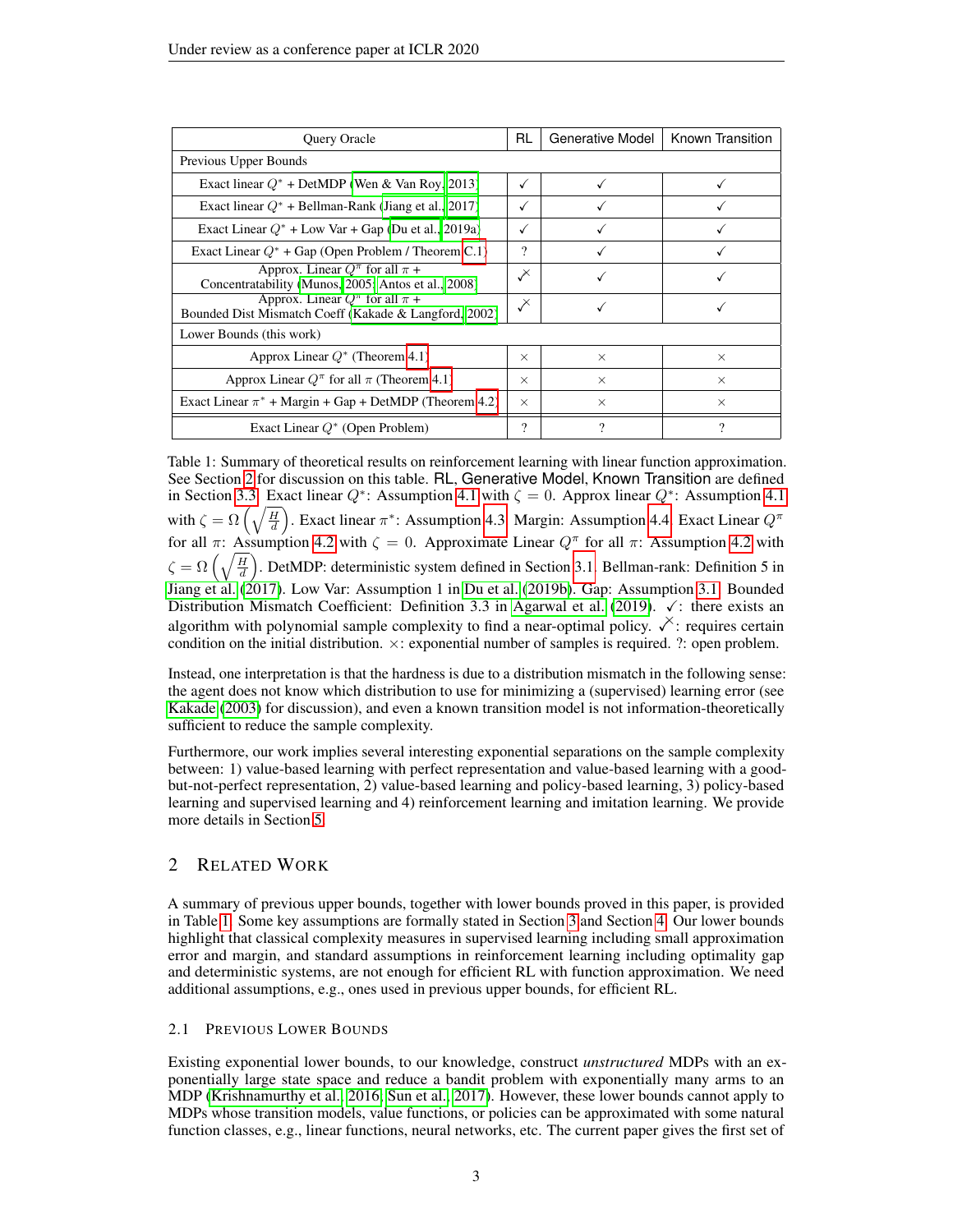lower bounds for RL with linear function approximation (and thus also hold for super class of linear functions like neural networks).

## 2.2 PREVIOUS UPPER BOUNDS

We divide previous algorithms (with provable guarantees) into three classes: those that utilize uncertainty-based bonuses (e.g. UCB variants or Thompson sampling variants); approximate dynamic programming variants (which often make assumptions with respect to concentrability coefficients); and direct policy search-based methods (such as conserve policy iteration (CPI, see [Kakade](#page-9-6) [\(2003\)](#page-9-6)) or policy gradient methods, which make assumptions with respect to distribution mismatch coefficients). The first class of methods include those based on witness rank, Belman rank, and the Eluder dimension, while the latter two classes of algorithms make assumptions either on *concentrability coefficients* or on *distribution mismatch coefficients* (see [Agarwal et al.](#page-8-1) [\(2019\)](#page-8-1); [Scherrer](#page-9-8) [\(2014\)](#page-9-8) for discussions).

Uncertainty bonus-based algorithms. Now we discuss existing theoretical results on value-based learning with function approximation. The most relevant work is Wen  $\&$  Van Roy [\(2013\)](#page-10-1) which showed in deterministic systems, if the optimal Q-function is within a pre-specified function class which has bounded Eluder dimension, for which the class of linear functions is a special case, then the agent can learn the optimal policy using polynomial number of samples. This result has recently been generalized by [Du et al.](#page-8-2) [\(2019a\)](#page-8-2) which can deal with stochastic reward and low variance transition but requires strictly positive optimality gap. As we listed in Table [1,](#page-2-0) it is an open problem whether the condition that the optimal Q-function is linear itself is sufficient for efficient RL.

[Li et al.](#page-9-9) [\(2011\)](#page-9-9) proposed a Q-learning algorithm which requires the Know-What-It-Knows oracle. However, it is in general unknown how to implement such oracle in practice. [Jiang et al.](#page-8-0) [\(2017\)](#page-8-0) proposed the concept of Bellman Rank to characterize the sample complexity of value-based learning methods and gave an algorithm that has polynomial sample complexity in terms of the Bellman Rank, though the proposed algorithm is not computationally efficient. Bellman rank is bounded for a wide range of problems, including MDP with small number of hidden states, linear MDP, LQR, etc. Later work gave computationally efficient algorithms for certain special cases [\(Dann et al., 2018;](#page-8-5) [Du et al.,](#page-8-2) [2019a;](#page-8-2) [Yang & Wang, 2019b;](#page-10-2) [Jin et al., 2019\)](#page-9-10). Recently, Witness rank, a generalization of Bellman rank to model-based methods, is studied in [Sun et al.](#page-10-3) [\(2019\)](#page-10-3).

Approximate dynamic programming-based algorithms. We now discuss approximate dynamic programming-based results characterized in terms of the concentrability coefficient. While classical approximate dynamic programming results typically require  $\ell_{\infty}$ -bounded errors, the notion of *concentrability* (originally due to [\(Munos, 2005\)](#page-9-4)) permits sharper bounds in terms of average-case function approximation error, provided that the concentrability coefficient is bounded (e.g. see [Munos](#page-9-4) [\(2005\)](#page-10-5); Szepesvári & Munos (2005); [Antos et al.](#page-8-3) [\(2008\)](#page-8-3); [Geist et al.](#page-8-6) [\(2019\)](#page-8-6)). Under the assumption that this problem-dependent parameter is bounded, [Munos](#page-9-4) [\(2005\)](#page-9-4); Szepesvári & Munos [\(2005\)](#page-10-5) and [Antos et al.](#page-8-3) [\(2008\)](#page-8-3) proved sample complexity and error bounds for approximate dynamic programming methods when there is a data collection policy (under which value-function fitting occurs) that induces a finite concentrability coefficient. The assumption that the concentrability coefficient is finite is in fact quite limiting. See [Chen & Jiang](#page-8-7) [\(2019\)](#page-8-7) which provides a more detailed discussion on this quantity.

Direct policy search-based algorithms. Stronger guarantees over approximate dynamic programming-based algrithm can be obtained with direct policy search-based methods, where instead of having a bounded concentrability coefficient, one only needs to have a bounded *distribution mismatch coefficient*. The latter assumption requires the agent to have access to a "good" initial state distribution (e.g. a measure which has coverage over where an optimal policy tends to visit); note that this assumption does not make restrictions over the class of MDPs. There are two classes of algorithms that fall into this category. First, there is Conservative Policy Iteration [\(Kakade & Langford,](#page-9-5) [2002\)](#page-9-5), along with Policy Search by Dynamic Programming (PSDP) [\(Bagnell et al., 2004\)](#page-8-8), and other boosting-style of policy search-based methods [Scherrer & Geist](#page-9-11) [\(2014\)](#page-9-11); [Scherrer](#page-9-8) [\(2014\)](#page-9-8), which have guarantees in terms of bounded distribution mismatch ratio. Second, more recently, [Agarwal et al.](#page-8-1) [\(2019\)](#page-8-1) showed that policy gradient styles of algorithms also have comparable guarantees.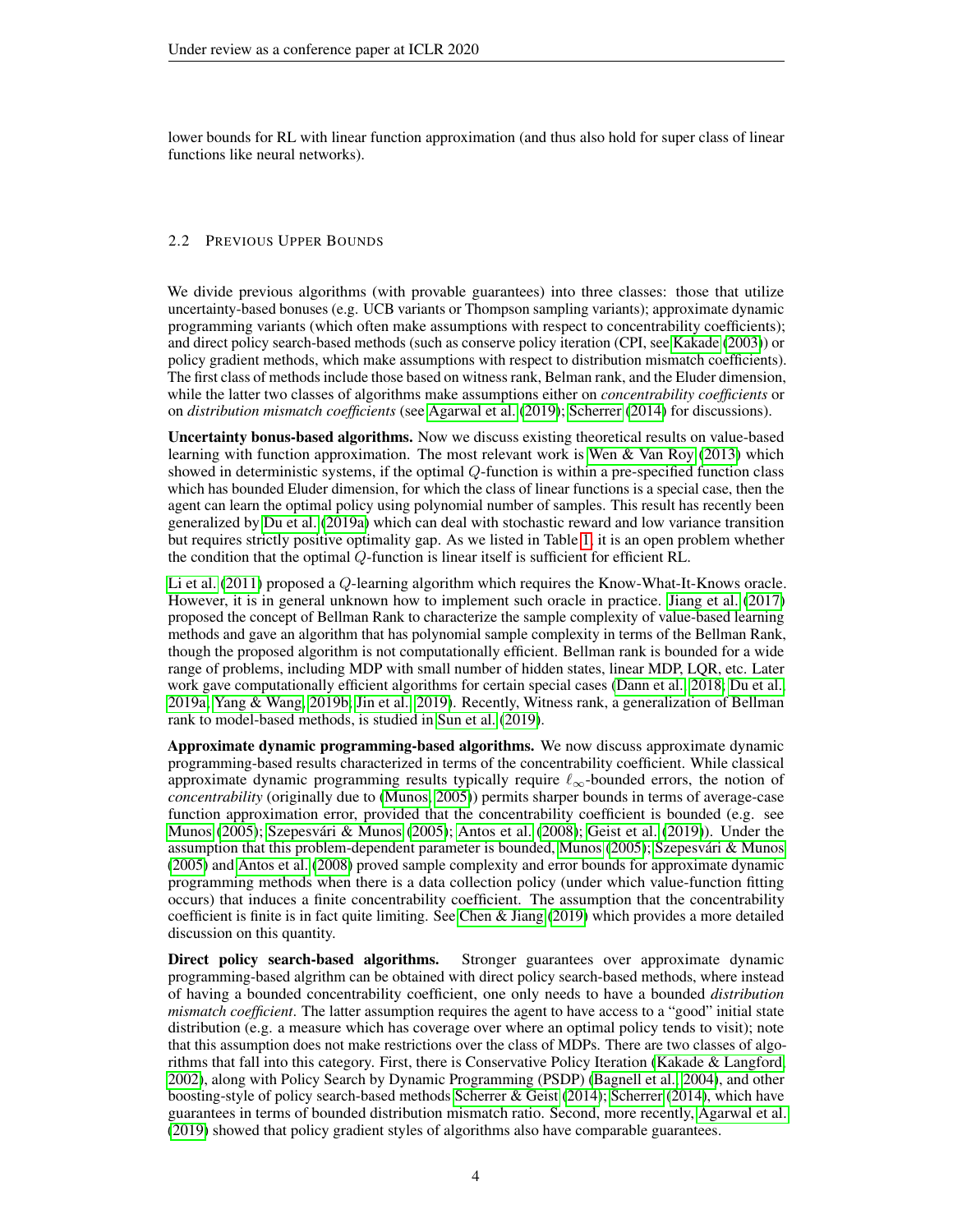## <span id="page-4-3"></span>3 PRELIMINARIES

Throughout this paper, for a given integer H, we use [H] to denote the set  $\{0, 1, \ldots, H-1\}$ .

## <span id="page-4-1"></span>3.1 EPISODIC REINFORCEMENT LEARNING

Let  $\mathcal{M} = (\mathcal{S}, \mathcal{A}, H, P, R)$  be an Markov Decision Process (MDP) where S is the state space, A is the action space whose size is bounded by a constant,  $H \in \mathbb{Z}_+$  is the planning horizon,  $P : S \times A \to \triangle (S)$  is the transition function which takes a state-action pair and returns a distribution over states and  $R: \mathcal{S} \times \mathcal{A} \to \triangle (\mathbb{R})$  is the reward distribution. Without loss of generality, we assume a fixed initial state  $s_0^4$  $s_0^4$ . A policy  $\pi : S \to \triangle(A)$  prescribes a distribution over actions for each state. The policy  $\pi$  induces a (random) trajectory  $s_0, a_0, r_0, s_1, a_1, r_1, \ldots, s_{H-1}, a_{H-1}, r_{H-1}$  where  $a_0 \sim \pi(s_0)$ ,  $r_0 \sim R(s_0, a_0)$ ,  $s_1 \sim P(s_0, a_0)$ ,  $a_1 \sim \pi(s_1)$ , etc. To streamline our analysis, for each  $h \in [H]$ , we use  $S_h \subseteq S$  to denote the set of states at level h, and we assume  $S_h$  do not intersect with each other. We also assume  $\sum_{h=0}^{H-1} r_h \in [0, 1]$  almost surely. Our goal is to find a policy  $\pi$  that maximizes the expected total reward  $\mathbb{E}\left[\sum_{h=0}^{H-1} r_h \mid \pi\right]$ . We use  $\pi^*$  to denote the optimal policy. We say a policy  $\pi$  is  $\varepsilon$ -optimal if  $\mathbb{E}\left[\sum_{h=0}^{H-1} r_h | \pi \right] \ge \mathbb{E}\left[\sum_{h=0}^{H-1} r_h | \pi^* \right] - \varepsilon$ .

In this paper we prove lower bounds for deterministic systems, i.e., MDPs with deterministic transition  $P$ , deterministic reward  $R$ . In this setting,  $P$  and  $R$  can be regarded as functions instead of distributions. Since deterministic systems are special cases of general stochastic MDPs, lower bounds proved in this paper still hold for more general MDPs.

## 3.2 Q-FUNCTION AND OPTIMALITY GAP

An important concept in RL is the Q-function. Given a policy  $\pi$ , a level  $h \in [H]$  and a state-action pair  $(s, a) \in \mathcal{S}_h \times \mathcal{A}$ , the Q-function is defined as  $Q_h^{\pi}(s, a) = \mathbb{E} \left[ \sum_{h'=h}^{H-1} r_{h'} \mid s_h = s, a_h = a, \pi \right]$ . For simplicity, we denote  $Q_h^*(s, a) = Q_h^{\pi^*}(s, a)$ . In addition to these definitions, we list below an important assumption, the optimality gap assumption, which is widely used in reinforcement learning and bandit literature. To state the assumption, we first define the function gap :  $S \times A \rightarrow \mathbb{R}$  as  $\text{gap}(s, a) = \arg \max_{a' \in \mathcal{A}} Q^*(s, a') - Q^*(s, a)$ . Now we formally state the assumption.

<span id="page-4-2"></span>**Assumption 3.1** (Optimality Gap). *There exists*  $\rho > 0$  *such that*  $\rho \leq$  gap(s, a) *for all* (s, a)  $\in S \times A$ *with*  $\text{gap}(s, a) > 0$ .

Here,  $\rho$  is the smallest reward-to-go difference between the best set of actions and the rest. Recently, [Du et al.](#page-8-4) [\(2019b\)](#page-8-4) gave a provably efficient Q-learning algorithm based on this assumption and [Simchowitz & Jamieson](#page-9-12) [\(2019\)](#page-9-12) showed that with this condition, the agent only incurs logarithmic regret in the tabular setting.

## <span id="page-4-0"></span>3.3 QUERY MODELS

Here we discuss three possible query oracles interacting with the MDP.

- RL: The most basic and weakest query oracle for MDP is the standard reinforcement learning query oracle where the agent can only interact with the MDP by choosing actions and observe the next state and the reward.
- Generative Model: A stronger query model assumes the agent can transit to any state (Kearns  $\&$ [Singh, 2002;](#page-9-13) [Kakade, 2003;](#page-9-6) [Sidford et al., 2018\)](#page-9-14). This query model is available in certain robotic applications where one can control the robot to reach the target state.
- Known Transition: The strongest query model considered is that the agent can not only transit to any state, but it also knows the whole transition. In this model, only the reward is unknown.

In this paper, we will prove lower bounds for the strongest Known Transition query oracle. Therefore, our lower bounds also apply to RL and Generative Model query oracles.

<span id="page-4-4"></span><sup>&</sup>lt;sup>4</sup>Some papers assume the initial state is sampled from a distribution  $P_1$ . Note this is equivalent to assuming a fixed initial state  $s_0$ , by setting  $P(s_0, a) = P_1$  for all  $a \in A$  and now our state  $s_1$  is equivalent to the initial state in their assumption.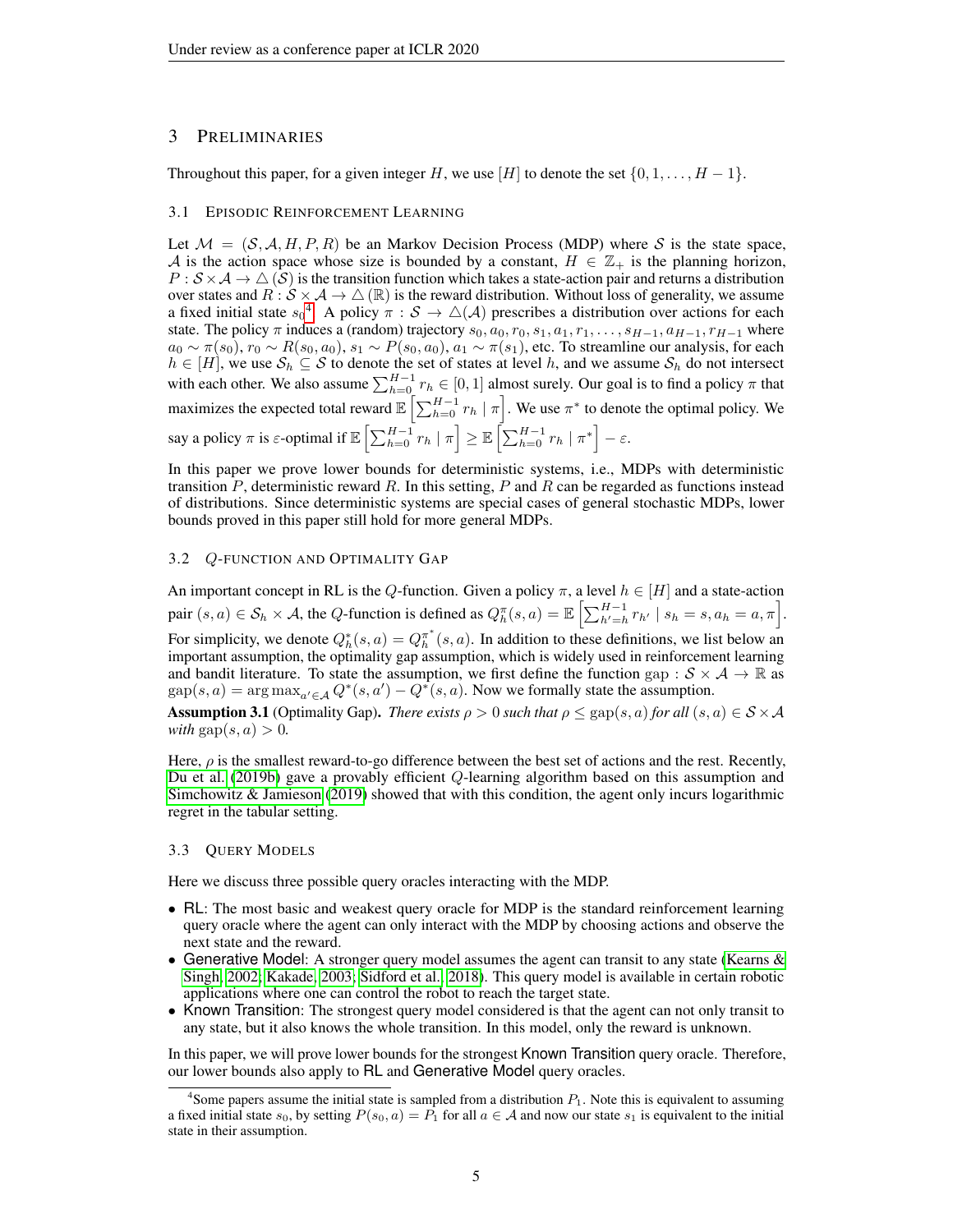# <span id="page-5-4"></span>4 MAIN RESULTS

In this section we formally present our lower bounds. We also discuss proof ideas in Section [4.3.](#page-6-2)

#### 4.1 LOWER BOUND FOR VALUE-BASED LEARNING

We first present our lower bound for value-based learning. A common assumption is that the  $Q$ function can be predicted well by a linear function of the given features (representation) [\(Bertsekas](#page-8-9) [& Tsitsiklis, 1996\)](#page-8-9). Formally, the agent is given a feature extractor  $\phi : \mathcal{S} \times \mathcal{A} \to \mathbb{R}^d$  which can be hand-crafted or a pre-trained neural network that transforms a state-action pair to a  $d$ -dimensional embedding. The following assumption states that the given feature extractor can be used to predict the  $Q$ -function with approximation error at most  $\delta$  using a linear function.

<span id="page-5-1"></span>Assumption 4.1. *There exists*  $\delta > 0$  *and*  $\theta_0, \theta_1, \dots, \theta_{H-1} \in \mathbb{R}^d$  *such that for any*  $h \in [H]$  *and any*  $(s, a) \in S_h \times A$ ,  $|Q_h^*(s, a) - \langle \theta_h, \phi(s, a) \rangle| \le \delta$ .

Here  $\delta$  is the approximation error, which indicates the quality of the representation. If  $\delta = 0$ , then Q-function can be perfectly predicted by a linear function of  $\phi(\cdot, \cdot)$ . In general,  $\delta$  becomes smaller as we increase the dimension of  $\phi$ , since larger dimension usually has more expressive power. When the feature extractor is strong enough, previous papers [\(Chen & Jiang, 2019;](#page-8-7) [Farahmand, 2011\)](#page-8-10) assume that linear functions of  $\phi$  can approximate the Q-function of *any* policy.

<span id="page-5-3"></span>**Assumption 4.2** (Policy Completeness). *There exists*  $\delta > 0$ , such that for any  $h \in [H]$  and any  $policy \nrightarrow \pi$ , there exists  $\theta_h^{\pi} \in \mathbb{R}^d$  such that for any  $(s, a) \in \mathcal{S}_h \times \mathcal{A}$ ,  $|Q_h^{\pi}(s, a) - \langle \theta_h, \phi(s, a) \rangle| \le \delta$ .

In the theoretical reinforcement learning literature, Assumption [4.2](#page-5-3) is often called the (approximate) policy completeness assumption. This assumption is crucial in proving polynomial sample complexity guarantee for value iteration type of algorithms [\(Chen & Jiang, 2019;](#page-8-7) [Farahmand, 2011\)](#page-8-10).

The following theorem shows when  $\delta = \Omega\left(\sqrt{\frac{H}{d}}\right)$ , the agent needs to sample exponential number of trajectories to find a near-optimal policy.

<span id="page-5-0"></span>Theorem 4.1 (Exponential Lower Bound for Value-based Learning). *There exists a family of MDPs and a feature extractor*  $\phi$  *that satisfy Assumption* [4.2](#page-5-3) with  $d = 2 \cdot \lceil 8 \ln 2H/\delta^2 \rceil$ , such that any algorithm that returns a  $1/2$ -optimal policy with probability  $0.9$  needs to sample  $\Omega\left(2^H\right)$  trajectories.

Note this lower bound also applies to MDPs that satisfy Assumption [4.1,](#page-5-1) since Assumption [4.2](#page-5-3) is a strictly stronger assumption. We would like to emphasize that since linear functions is a subclass of more complicated function classes, e.g., neural networks, our lower bound also holds for these function classes.

#### 4.2 LOWER BOUND FOR POLICY-BASED LEARNING

Next we present our lower bound for policy-based learning. This class of methods use function approximation on the policy and use optimization techniques, e.g., policy gradient, to find the optimal policy. In this paper, we focus on linear policies on top of a given representation. A linear policy  $\pi$  is a policy of the form  $\pi(s_h) = \arg \max_{a \in \mathcal{A}} \langle \theta_h, \phi(s_h, a) \rangle$  where  $s_h \in \mathcal{S}_h$ ,  $\phi(\cdot, \cdot)$  is a given feature extractor and  $\theta_h \in \mathbb{R}^d$  is the linear coefficient. Note that applying policy gradient on softmax parameterization of the policy is indeed trying to find the optimal policy among linear policies.

Similar to value-based learning, a natural assumption for policy-based learning is that the optimal policy is realizable. [5](#page-5-5)

<span id="page-5-2"></span>Assumption 4.3. *For any*  $h \in [H]$ , there exists  $\theta_h \in \mathbb{R}^d$  that satisfies for any  $s \in \mathcal{S}_h$ , we have  $\pi^*(s) \in \arg \max_a \langle \theta_h, \phi(s, a) \rangle$ .

Here we discuss another assumption. For learning a linear classifier in the supervised learning setting, one can reduce the sample complexity significantly if the optimal linear classifier has a margin.

<span id="page-5-5"></span><sup>&</sup>lt;sup>5</sup> Unlike value-based learning, it is hard to define completeness on the policy-based learning with function approximation, since not all policy has the arg max form.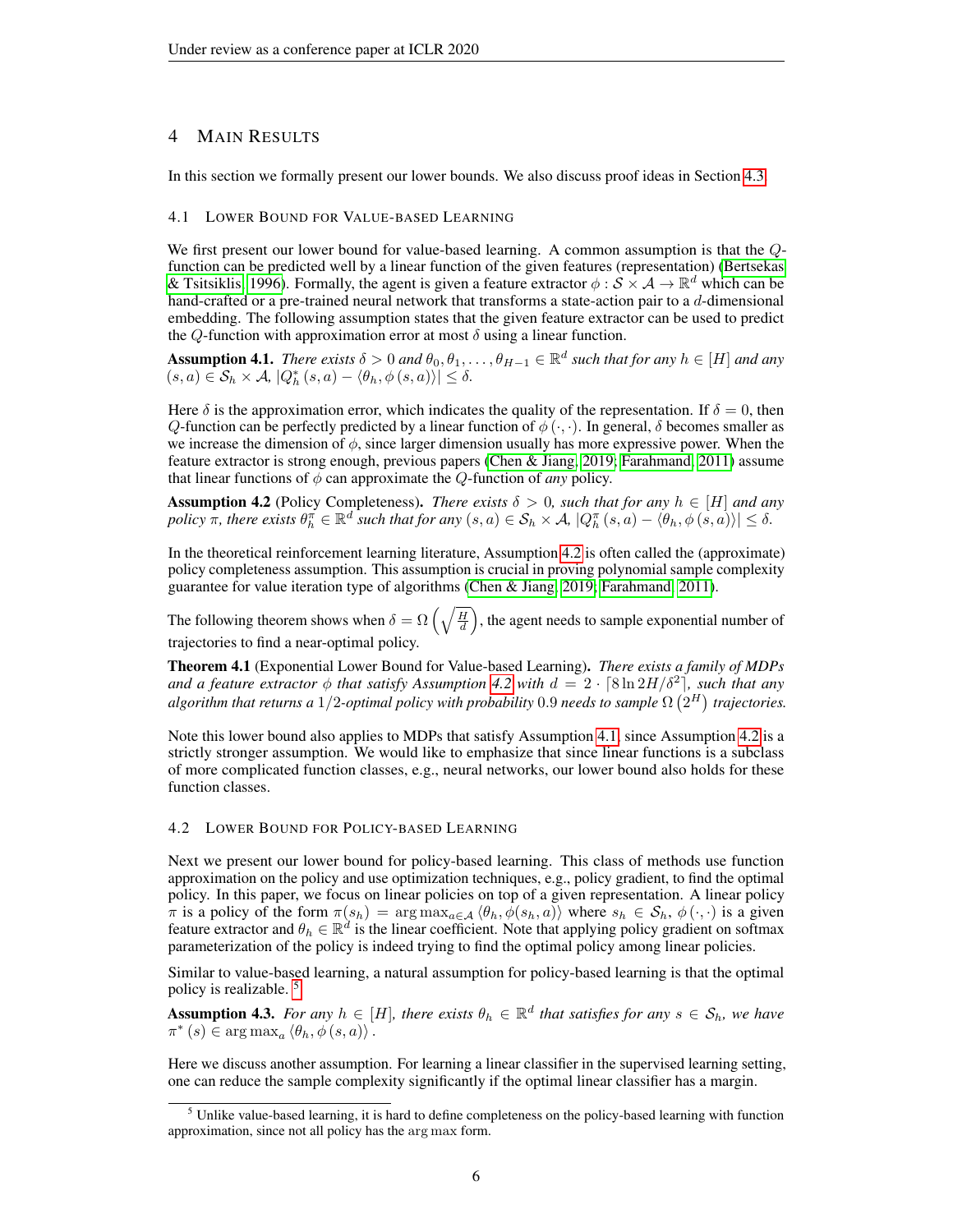<span id="page-6-1"></span>**Assumption 4.4.** *We assume*  $\phi(s, a) \in \mathbb{R}^d$  *satisfies*  $\|\phi(s, a)\|_2 = 1$  *for any*  $(s, a) \in S \times A$ *. For any*  $h \in [H]$ *, there exists*  $\theta_h \in \mathbb{R}^d$  *with*  $\|\theta_h\|_2 = 1$  *and*  $\triangle > 0$  *such that for any*  $s \in \mathcal{S}_h$ *, there is a* unique *optimal action*  $\pi^*(s)$ *, and for any*  $a \neq \pi^*(s)$ *,*  $\langle \theta_h, \phi(s, \pi^*(s)) \rangle - \langle \theta_h, \phi(s, a) \rangle \geq \Delta$ *.* 

Here we restrict the linear coefficients and features to have unit norm for normalization. Note that Assumption [4.4](#page-6-1) is strictly stronger than Assumption [4.3.](#page-5-2) Now we present our result for linear policy.

<span id="page-6-0"></span>Theorem 4.2 (Exponential Lower Bound for Policy-based Learning). *There exists an absolute*  $\alpha$  *constant*  $\triangle_0$ , such that for any  $\triangle \leq \triangle_0$ , there exists a family of MDPs and a feature extractor  $\phi$  that *satisfy Assumption* [3.1](#page-4-2) with  $\rho = \frac{1}{2H}$  and Assumption [4.4](#page-6-1) with  $d = H$ , such that any algorithm that returns a  $1/4$ -optimal policy with probability at least  $0.9$  needs to sample  $\Omega\left(2^{H}\right)$  trajectories.

Compared with Theorem [4.1,](#page-5-0) Theorem [4.2](#page-6-0) is even more pessimistic, in the sense that even with perfect representation with benign properties (gap and margin), the agent still needs to sample exponential number of samples. It also suggests that policy-based learning could be very different from supervised learning.

## <span id="page-6-2"></span>4.3 PROOF IDEAS

The binary tree hard instance. All our lower bound are proved based on reductions from the following hard instance. In this instance, both the transition  $P$  and the reward  $R$  are deterministic. There are H levels of states, which form a full binary tree of depth H. There are  $2^h$  states in level h, and thus  $2^H - 1$  states in total. Among all the  $2^{H-1}$  states in level  $H - 1$ , there is only one state with reward  $R = 1$ , and for all other states in the MDP, the corresponding reward value  $R = 0$ . Intuitively, to find a  $1/2$ -optimal policy for such MDPs, the agent must enumerate all possible states in level  $H - 1$  to find the state with reward  $R = 1$ . Doing so intrinsically induces a sample complexity of  $\Omega(2^H)$ . This intuition is formalized in Theorem [A.1](#page-11-0) using Yao's minimax principle [\(Yao, 1977\)](#page-10-6).

Lower bound for value-based learning We now show how to construct a set of features so that Assumption [4.1-](#page-5-1)[4.2](#page-5-3) hold. Our main idea is to the utilize the following fact regarding the identity matrix:  $\varepsilon$ -rank $(I_{2^H}) \leq O(H/\varepsilon^2)$ . Here for a matrix  $A \in \mathbb{R}^{n \times n}$ , its  $\varepsilon$ -rank (a.k.a *approximate rank*) is defined to be  $\min{\{\text{rank}(B): B \in \mathbb{R}^{n \times n}, \|A - B\|_{\infty} \leq \varepsilon\}}$ , where we use  $\|\cdot\|_{\infty}$  to denote the entry-wise  $\ell_{\infty}$  norm of a matrix. The upper bound  $\varepsilon$ -rank $(I_n) \leq O(\log n/\varepsilon^2)$  was first proved in [Alon](#page-8-11) [\(2009\)](#page-8-11) using the Johnson-Lindenstrauss Lemma [\(Johnson & Lindenstrauss, 1984\)](#page-9-15), and we also provide a proof in Lemma [A.1.](#page-11-1) The concept of  $\varepsilon$ -rank has wide applications in theoretical computer science [\(Alon, 2009;](#page-8-11) [Barak et al., 2011;](#page-8-12) [Alon et al., 2013;](#page-8-13) [2014;](#page-8-14) [Chen & Wang, 2019\)](#page-8-15), but to our knowledge, this is the first time that it appears in reinforcement learning.

This fact can be alternatively stated as follow: there exists  $\Phi \in \mathbb{R}^{2^H \times O(H/\varepsilon^2)}$  such that  $||I_{2^H} \Phi\Phi^{\top}\|_{\infty} \leq \varepsilon$ . We interpret each row of  $\Phi$  as the feature of a state in the binary tree. By construction of  $\Phi$ , now features of states in the binary tree have a nice property that (i) each feature vector has approximately unit norm and (ii) different feature vector are nearly orthogonal. Using this set of features, we can now show that Assumption [4.1](#page-5-1) and [4.2](#page-5-3) hold. Here we prove Assumption [4.1](#page-5-1) holds as an example and prove other assumptions also hold in the appendix. To prove Assumption [4.1,](#page-5-1) we note that in the binary tree hard instance, for each level h, only a single state satisfies  $Q^* = 1$ , and all other states satisfy  $Q^* = 0$ . We simply take  $\theta_h$  to be the feature of the state with  $Q^* = 1$ . Since all feature vectors are nearly orthogonal, Assumption [4.1](#page-5-1) holds.

Since the above fact regarding the  $\varepsilon$ -rank of the identity matrix can be proved by simply taking each row of  $\Phi$  to be a random unit vector, our lower bound reveals another intriguing (yet pessimistic) aspect of Assumption [4.1](#page-5-1) and [4.2:](#page-5-3) for the binary tree instance, almost all feature extractors induce a hard MDP instance. This again suggests that a good representation itself may not necessarily lead to efficient RL and additional assumptions (e.g. on the reward distribution) could be crucial.

Lower bound for policy-based learning. It is straightfoward to construct a set of feature vectors for the binary tree instance so that Assumption [4.3](#page-5-2) holds, even if  $d = 1$ . We set  $\phi(s, a)$  to be +1 if  $a = a_1$  and  $-1$  if  $a = a_2$ . For each level h, for the unique state s in level h with  $Q^* = 1$ , we set  $\theta_h$ to be 1 if  $\pi^*(s) = a_1$  and  $-1$  if  $\pi^*(s) = a_2$ . With this construction, Assumption [4.3](#page-5-2) holds.

To prove that the lower bound under Assumption [4.4,](#page-6-1) we use a new reward function for states in level  $H - 1$  in the binary tree instance above so that there exists a unique optimal action for each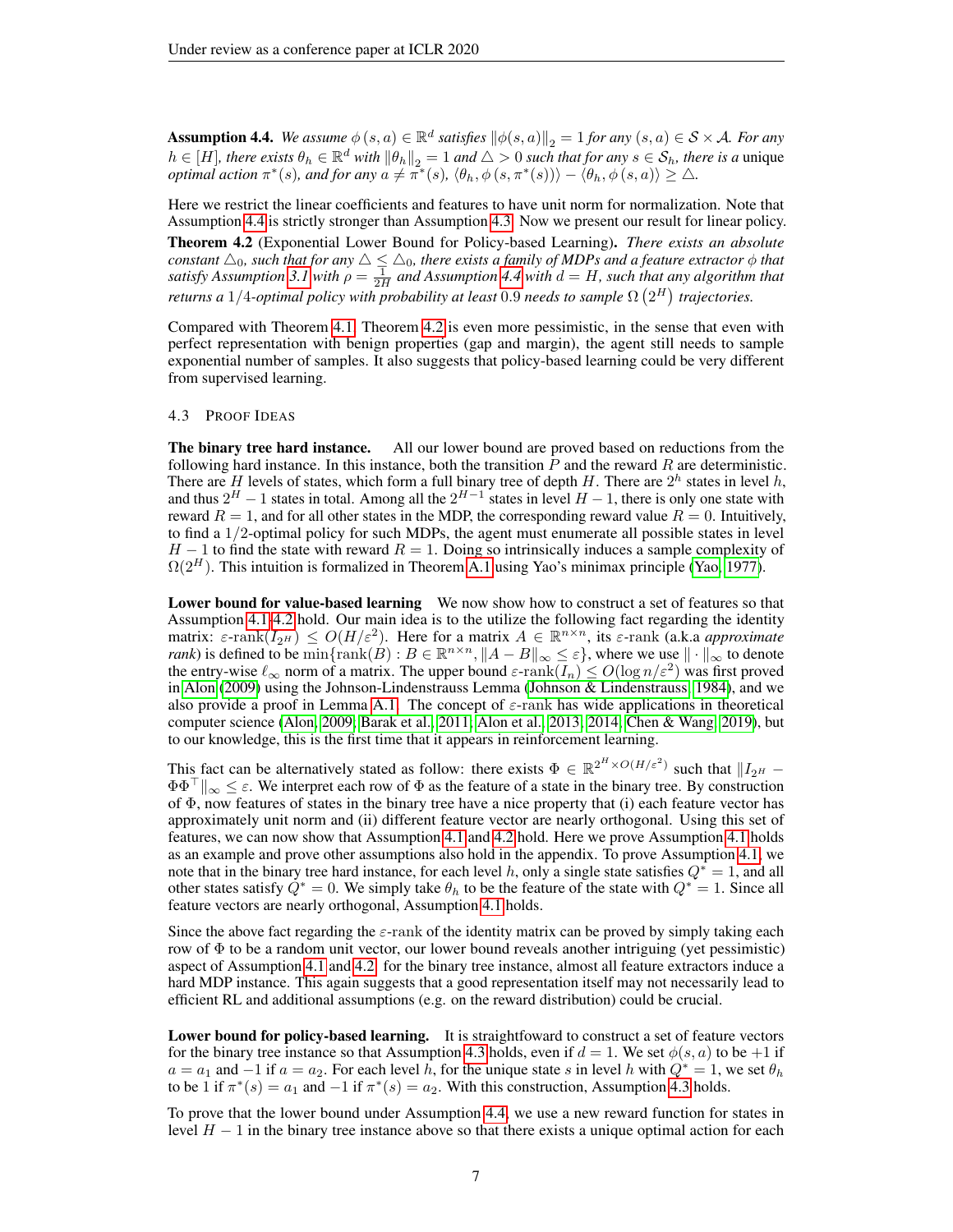state in the MDP. See Figure [2](#page-13-0) for an example with  $H = 3$  levels of states. Another nice property of the new reward function is that for all states s we always have  $\pi^*(s) = a_1$ . Now, we define  $2^{H-1}$  different new MDPs as follow: for each state in level  $H-1$ , we change its original reward (defined in Figure [2\)](#page-13-0) to 1. An exponential sample complexity lower bound for these MDPs can be proved using the same argument as the original binary tree hard instance, and now we show this set of MDPs satisfy Assumption [4.4.](#page-6-1) We first show in Lemma [A.2](#page-13-1) that there exists a set  $\mathcal{N} \subseteq \mathbb{S}^{d-1}$  with  $|\mathcal{N}| = (1/\triangle)^{\Omega(d)}$ , so that for each  $p \in \mathcal{N}$ , there exists a hyperplane L that separates p and  $\mathcal{N} \setminus \{p\}$ , and all vectors in N have distance at least  $\triangle$  to L. Equivalently, for each  $p \in \mathcal{N}$ , we can always define a linear function  $f_p$  so that  $f_p(p) \geq \Delta$  and  $f_p(q) \leq -\Delta$  for all  $q \in \mathcal{N} \setminus \{p\}$ . This can be proved using standard lower bounds on the size of  $\varepsilon$ -nets. Now we simply use vectors in N as features of states. By construction of the reward function, for each level  $h$ , there could only be two possible cases for the optimal policy  $\pi^*$ . I.e., either  $\pi^*(s) = a_1$  for all states in level h, or  $\pi^*(s) = a_2$  for a unique state s and  $\pi^*(s') = a_1$  for all  $s \neq s'$ . In both cases, we can easily define a linear function with margin  $\triangle$  to implement the optimal policy  $\pi^*$ , and thus Assumption [4.4](#page-6-1) holds. Notice that in this proof, we critically relies on  $d = \Theta(H)$ , so that we can utilize the curse of dimensionality to construct a large set of vectors as features.

# <span id="page-7-0"></span>5 DISCUSSION

#### 5.1 SEPARATIONS

Perfect representation vs. good-but-not-perfect representation. For value-based learning in deterministic systems, [Wen & Van Roy](#page-10-1) [\(2013\)](#page-10-1) showed polynomial sample complexity upper bound when the representation can perfectly predict the Q-function. In contrast, if the representation is only able to *approximate* the Q-function, then the agent requires exponential number of trajectories. This exponential separation demonstrates a *provable exponential benefit of better representation.*

Value-based learning vs. policy-based learning. Note that if the optimal  $Q$ -function can be perfectly predicted by the provided representation, then the optimal policy can also be perfectly predicted using the same representation. Since [Wen & Van Roy](#page-10-1) [\(2013\)](#page-10-1) showed polynomial sample complexity upper bound when the representation can perfectly predict the Q-function, our lower bound on policy-based learning thus demonstrates that *the ability of predicting the* Q*-function is much stronger than that of predicting the optimal policy.*

Supervised learning vs. reinforcement learning. For policy-based learning, if the planning horizon  $H = 1$ , the problem becomes learning a linear classifier, for which there are polynomial sample complexity upper bounds. For policy-based learning, the agent needs to learn  $H$  linear classifiers sequentially. Our lower bound on policy-based learning shows the sample complexity dependency on  $H$  is exponential.

**Imitation learning vs. reinforcement learning.** In imitation learning  $(IL)$ , the agent can observe trajectories induced by the optimal policy (expert). If the optimal policy is linear in the given representation, it can be shown that the simple behavior cloning algorithm only requires polynomial number of samples to find a near-optimal policy [\(Ross et al., 2011\)](#page-9-16). Our Theorem [4.2](#page-6-0) shows if the agent cannot observe expert's behavior, then it requires exponential number of samples. Therefore, our lower bound shows there is an *exponential separation between policy-based RL and IL* when function approximation is used.

## 5.2 LOWER BOUNDS FOR MODEL-BASED LEARNING

Finally, we remark that using the technique for proving the lower bound for value-based learning, we can obtain a lower bound for a "linear MDP" in which the transition probability matrix can be approximated by a linear function of the representation. Section [D](#page-17-0) shows that if the transition matrix is only approximated in the  $\ell_{\infty}$  sense, then the agent still requires an exponential number of samples. We do note that an  $\ell_{\infty}$  approximation for a transition matrix may be a weak condition. Under the stronger condition that the transition matrix can be approximated well under the total variational distance, then there exists polynomial sample complexity upper bounds that can tolerate approximation error [\(Yang & Wang, 2019b;](#page-10-2)[a;](#page-10-7) [Jin et al., 2019\)](#page-9-10).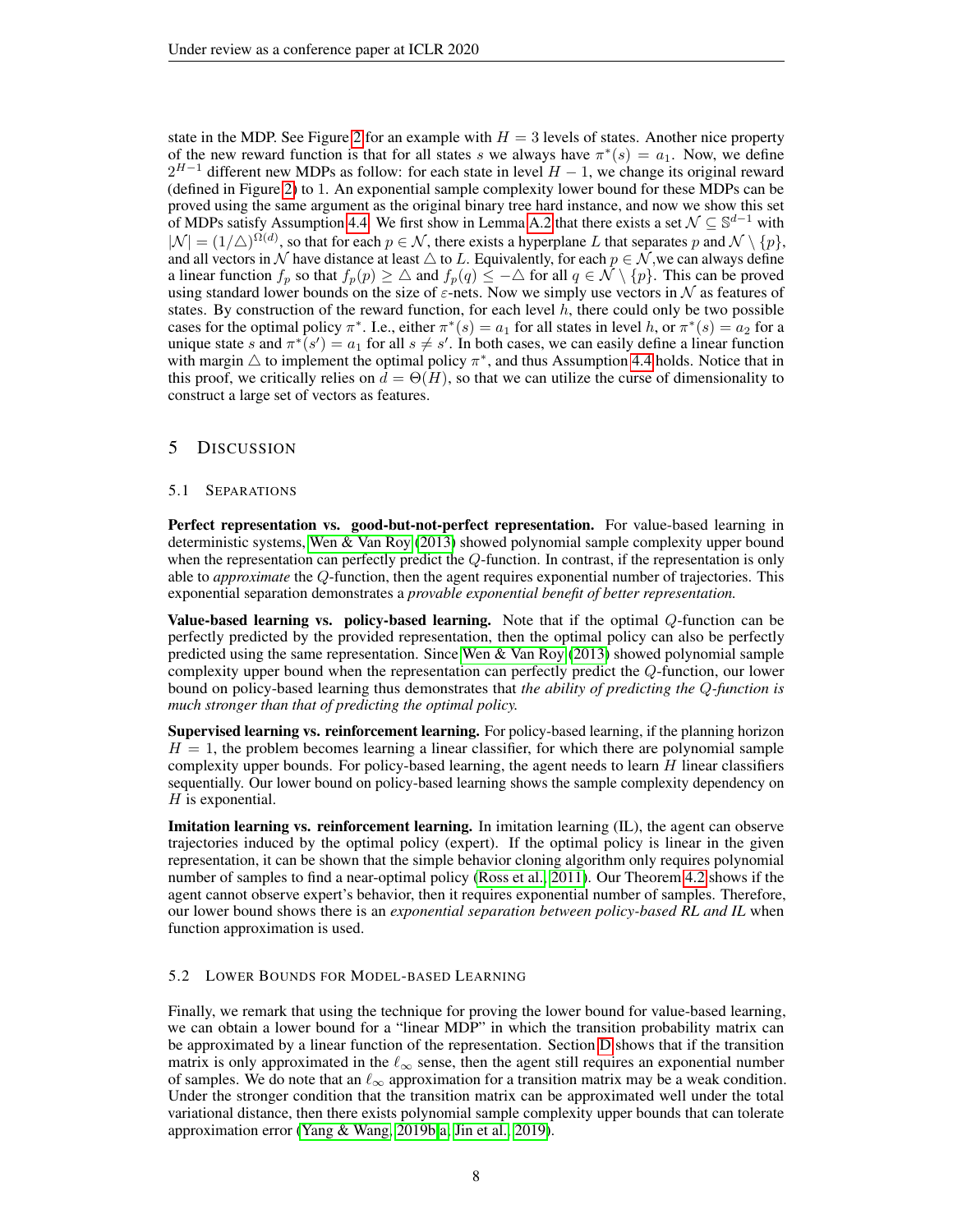## **REFERENCES**

- <span id="page-8-1"></span>Alekh Agarwal, Sham M Kakade, Jason D Lee, and Gaurav Mahajan. Optimality and approximation with policy gradient methods in markov decision processes. *arXiv preprint arXiv:1908.00261*, 2019.
- <span id="page-8-11"></span>Noga Alon. Perturbed identity matrices have high rank: Proof and applications. *Combinatorics, Probability and Computing*, 18(1-2):3–15, 2009.
- <span id="page-8-13"></span>Noga Alon, Troy Lee, Adi Shraibman, and Santosh Vempala. The approximate rank of a matrix and its algorithmic applications: approximate rank. In *Proceedings of the forty-fifth annual ACM symposium on Theory of computing*, pp. 675–684. ACM, 2013.
- <span id="page-8-14"></span>Noga Alon, Troy Lee, and Adi Shraibman. The cover number of a matrix and its algorithmic applications. *Approximation, Randomization, and Combinatorial Optimization. Algorithms and Techniques*, pp. 34, 2014.
- <span id="page-8-3"></span>András Antos, Csaba Szepesvári, and Rémi Munos. Learning near-optimal policies with bellmanresidual minimization based fitted policy iteration and a single sample path. *Machine Learning*, 71 (1):89–129, 2008.
- <span id="page-8-17"></span>Baruch Awerbuch and Robert Kleinberg. Online linear optimization and adaptive routing. *Journal of Computer and System Sciences*, 74(1):97–114, 2008.
- <span id="page-8-8"></span>J. A. Bagnell, Sham M Kakade, Jeff G. Schneider, and Andrew Y. Ng. Policy search by dynamic programming. In S. Thrun, L. K. Saul, and B. Schölkopf (eds.), *Advances in Neural Information Processing Systems 16*, pp. 831–838. MIT Press, 2004.
- <span id="page-8-12"></span>Boaz Barak, Zeev Dvir, Amir Yehudayoff, and Avi Wigderson. Rank bounds for design matrices with applications to combinatorial geometry and locally correctable codes. In *Proceedings of the forty-third annual ACM symposium on Theory of computing*, pp. 519–528. ACM, 2011.
- <span id="page-8-9"></span>Dimitri P Bertsekas and John N Tsitsiklis. *Neuro-dynamic programming*, volume 5. Athena Scientific Belmont, MA, 1996.
- <span id="page-8-7"></span>Jinglin Chen and Nan Jiang. Information-theoretic considerations in batch reinforcement learning. *arXiv preprint arXiv:1905.00360*, 2019.
- <span id="page-8-15"></span>Lijie Chen and Ruosong Wang. Classical algorithms from quantum and arthur-merlin communication protocols. *10th Innovations in Theoretical Computer Science*, 2019.
- <span id="page-8-5"></span>Christoph Dann, Nan Jiang, Akshay Krishnamurthy, Alekh Agarwal, John Langford, and Robert E Schapire. On polynomial time PAC reinforcement learning with rich observations. *arXiv preprint arXiv:1803.00606*, 2018.
- <span id="page-8-16"></span>Sanjoy Dasgupta and Anupam Gupta. An elementary proof of a theorem of johnson and lindenstrauss. *Random Structures & Algorithms*, 22(1):60–65, 2003.
- <span id="page-8-2"></span>Simon S Du, Akshay Krishnamurthy, Nan Jiang, Alekh Agarwal, Miroslav Dudík, and John Langford. Provably efficient RL with rich observations via latent state decoding. *arXiv preprint arXiv:1901.09018*, 2019a.
- <span id="page-8-4"></span>Simon S Du, Yuping Luo, Ruosong Wang, and Hanrui Zhang. Provably efficient Q-learning with function approximation via distribution shift error checking oracle. *arXiv preprint arXiv:1906.06321*, 2019b.
- <span id="page-8-10"></span>Amir-massoud Farahmand. Regularization in reinforcement learning. 2011.
- <span id="page-8-6"></span>Matthieu Geist, Bruno Scherrer, and Olivier Pietquin. A theory of regularized markov decision processes. *arXiv preprint arXiv:1901.11275*, 2019.
- <span id="page-8-0"></span>Nan Jiang, Akshay Krishnamurthy, Alekh Agarwal, John Langford, and Robert E Schapire. Contextual decision processes with low bellman rank are PAC-learnable. In *Proceedings of the 34th International Conference on Machine Learning-Volume 70*, pp. 1704–1713. JMLR. org, 2017.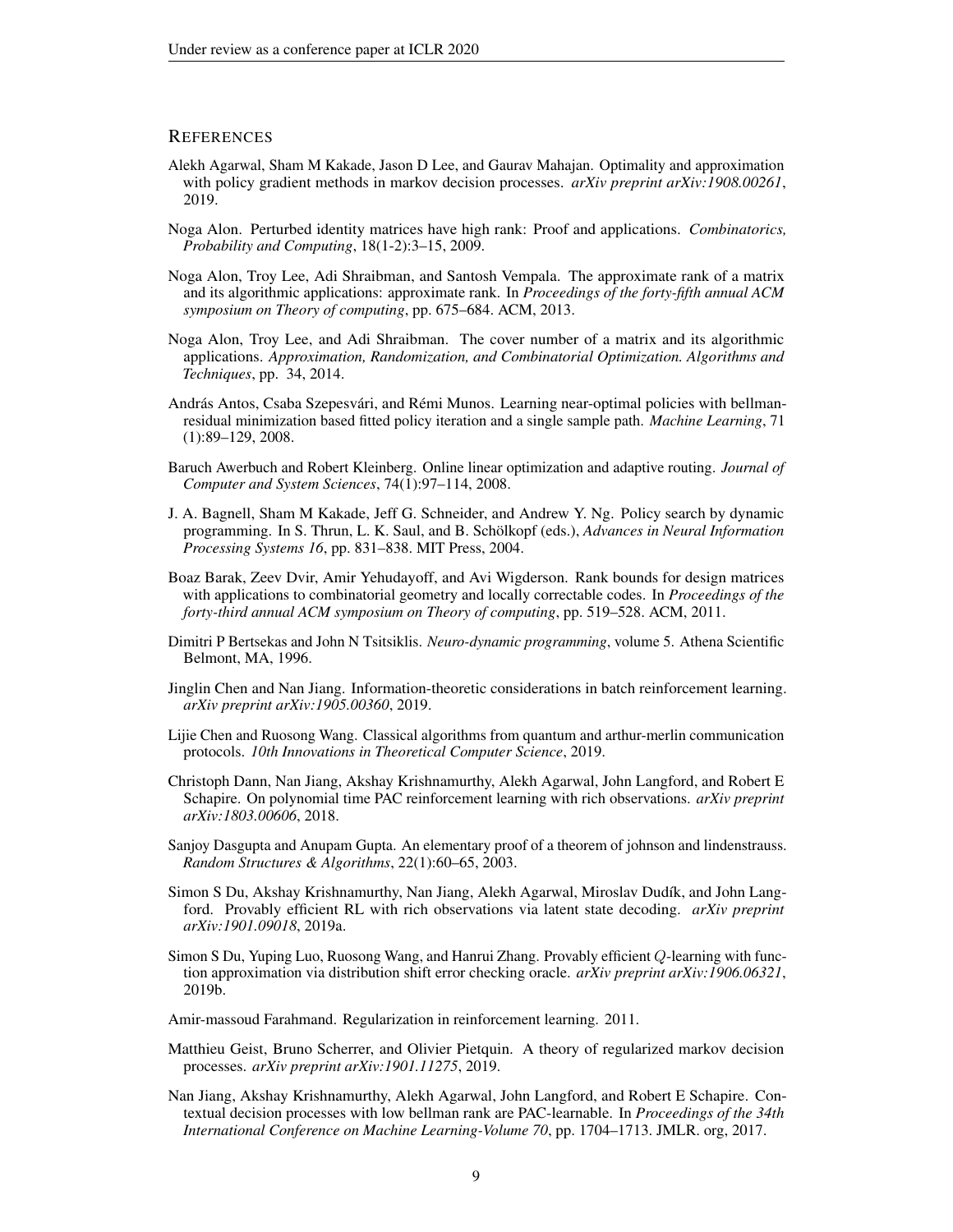- <span id="page-9-10"></span>Chi Jin, Zhuoran Yang, Zhaoran Wang, and Michael I Jordan. Provably efficient reinforcement learning with linear function approximation. *arXiv preprint arXiv:1907.05388*, 2019.
- <span id="page-9-15"></span>William B Johnson and Joram Lindenstrauss. Extensions of lipschitz mappings into a hilbert space. *Contemporary mathematics*, 26(189-206):1, 1984.
- <span id="page-9-5"></span>Sham Kakade and John Langford. Approximately optimal approximate reinforcement learning. In *ICML*, volume 2, pp. 267–274, 2002.
- <span id="page-9-6"></span>Sham Machandranath Kakade. *On the sample complexity of reinforcement learning*. PhD thesis, University of College London, 2003.
- <span id="page-9-13"></span>Michael Kearns and Satinder Singh. Near-optimal reinforcement learning in polynomial time. *Mach. Learn.*, 49(2-3):209–232, November 2002. ISSN 0885-6125. doi: 10.1023/A:1017984413808. URL <https://doi.org/10.1023/A:1017984413808>.
- <span id="page-9-7"></span>Akshay Krishnamurthy, Alekh Agarwal, and John Langford. PAC reinforcement learning with rich observations. In *Advances in Neural Information Processing Systems*, pp. 1840–1848, 2016.
- <span id="page-9-9"></span>Lihong Li, Michael L Littman, Thomas J Walsh, and Alexander L Strehl. Knows what it knows: a framework for self-aware learning. *Machine learning*, 82(3):399–443, 2011.
- <span id="page-9-17"></span>GG Lorentz. Metric entropy and approximation. *Bulletin of the American Mathematical Society*, 72 (6):903–937, 1966.
- <span id="page-9-0"></span>Volodymyr Mnih, Koray Kavukcuoglu, David Silver, Andrei A Rusu, Joel Veness, Marc G Bellemare, Alex Graves, Martin Riedmiller, Andreas K Fidjeland, Georg Ostrovski, et al. Human-level control through deep reinforcement learning. *Nature*, 518(7540):529, 2015.
- <span id="page-9-4"></span>Rémi Munos. Error bounds for approximate value iteration. In *Proceedings of the National Conference on Artificial Intelligence*, volume 20, pp. 1006. Menlo Park, CA; Cambridge, MA; London; AAAI Press; MIT Press; 1999, 2005.
- <span id="page-9-16"></span>Stephane Ross, Geoffrey Gordon, and Drew Bagnell. A reduction of imitation learning and structured ´ prediction to no-regret online learning. In *Proceedings of the fourteenth international conference on artificial intelligence and statistics*, pp. 627–635, 2011.
- <span id="page-9-8"></span>Bruno Scherrer. Approximate policy iteration schemes: A comparison. In *Proceedings of the 31st International Conference on International Conference on Machine Learning - Volume 32*, ICML'14. JMLR.org, 2014.
- <span id="page-9-11"></span>Bruno Scherrer and Matthieu Geist. Local policy search in a convex space and conservative policy iteration as boosted policy search. In *Joint European Conference on Machine Learning and Knowledge Discovery in Databases*, pp. 35–50. Springer, 2014.
- <span id="page-9-1"></span>John Schulman, Sergey Levine, Pieter Abbeel, Michael Jordan, and Philipp Moritz. Trust region policy optimization. In *International conference on machine learning*, pp. 1889–1897, 2015.
- <span id="page-9-2"></span>John Schulman, Filip Wolski, Prafulla Dhariwal, Alec Radford, and Oleg Klimov. Proximal policy optimization algorithms. *arXiv preprint arXiv:1707.06347*, 2017.
- <span id="page-9-3"></span>S. Shalev-Shwartz and S. Ben-David. *Understanding Machine Learning: From Theory to Algorithms*. Understanding Machine Learning: From Theory to Algorithms. Cambridge University Press, 2014. ISBN 9781107057135. URL [https://books.google.com/books?id=](https://books.google.com/books?id=ttJkAwAAQBAJ) [ttJkAwAAQBAJ](https://books.google.com/books?id=ttJkAwAAQBAJ).
- <span id="page-9-14"></span>Aaron Sidford, Mengdi Wang, Xian Wu, Lin F Yang, and Yinyu Ye. Near-optimal time and sample complexities for solving discounted markov decision process with a generative model. *arXiv preprint arXiv:1806.01492*, 2018.
- <span id="page-9-12"></span>Max Simchowitz and Kevin Jamieson. Non-asymptotic gap-dependent regret bounds for tabular MDPs. 05 2019.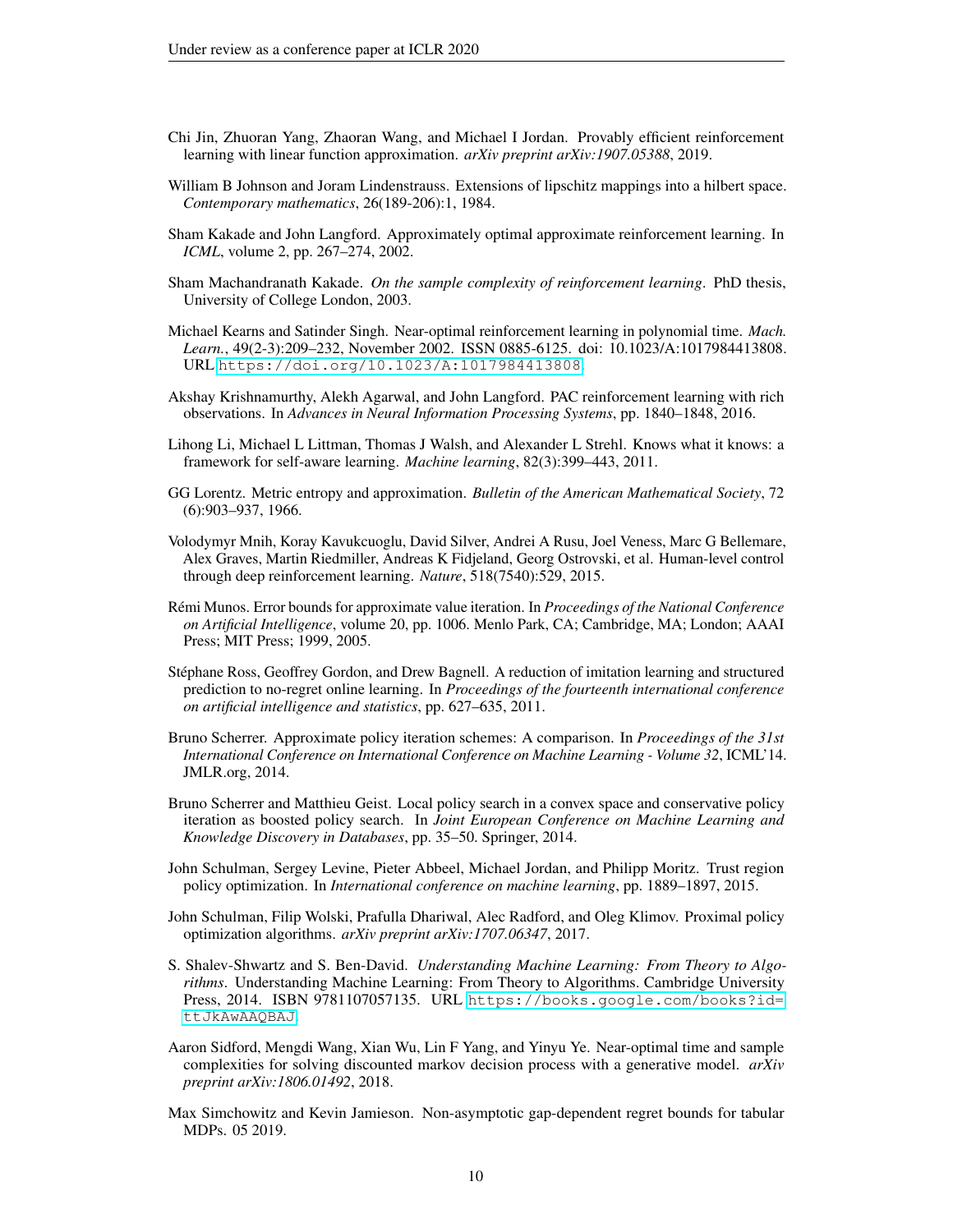- <span id="page-10-4"></span>Wen Sun, Arun Venkatraman, Geoffrey J Gordon, Byron Boots, and J Andrew Bagnell. Deeply aggrevated: Differentiable imitation learning for sequential prediction. In *Proceedings of the 34th International Conference on Machine Learning-Volume 70*, pp. 3309–3318. JMLR. org, 2017.
- <span id="page-10-3"></span>Wen Sun, Nan Jiang, Akshay Krishnamurthy, Alekh Agarwal, and John Langford. Model-based rl in contextual decision processes: Pac bounds and exponential improvements over model-free approaches. In *Conference on Learning Theory*, pp. 2898–2933, 2019.
- <span id="page-10-0"></span>Richard S Sutton and Andrew G Barto. *Reinforcement learning: An introduction*. MIT press, 2018.
- <span id="page-10-5"></span>Csaba Szepesvári and Rémi Munos. Finite time bounds for sampling based fitted value iteration. In *Proceedings of the 22nd international conference on Machine learning*, pp. 880–887. ACM, 2005.
- <span id="page-10-1"></span>Zheng Wen and Benjamin Van Roy. Efficient exploration and value function generalization in deterministic systems. In *Advances in Neural Information Processing Systems*, pp. 3021–3029, 2013.
- <span id="page-10-7"></span>Lin F. Yang and Mengdi Wang. Reinforcement leaning in feature space: Matrix bandit, kernels, and regret bound. *arXiv preprint arXiv:1905.10389*, 2019a.
- <span id="page-10-2"></span>Lin F. Yang and Mengdi Wang. Sample-optimal parametric q-learning using linearly additive features. In *International Conference on Machine Learning*, pp. 6995–7004, 2019b.
- <span id="page-10-6"></span>Andrew Chi-Chin Yao. Probabilistic computations: Toward a unified measure of complexity. In *18th Annual Symposium on Foundations of Computer Science (sfcs 1977)*, pp. 222–227. IEEE, 1977.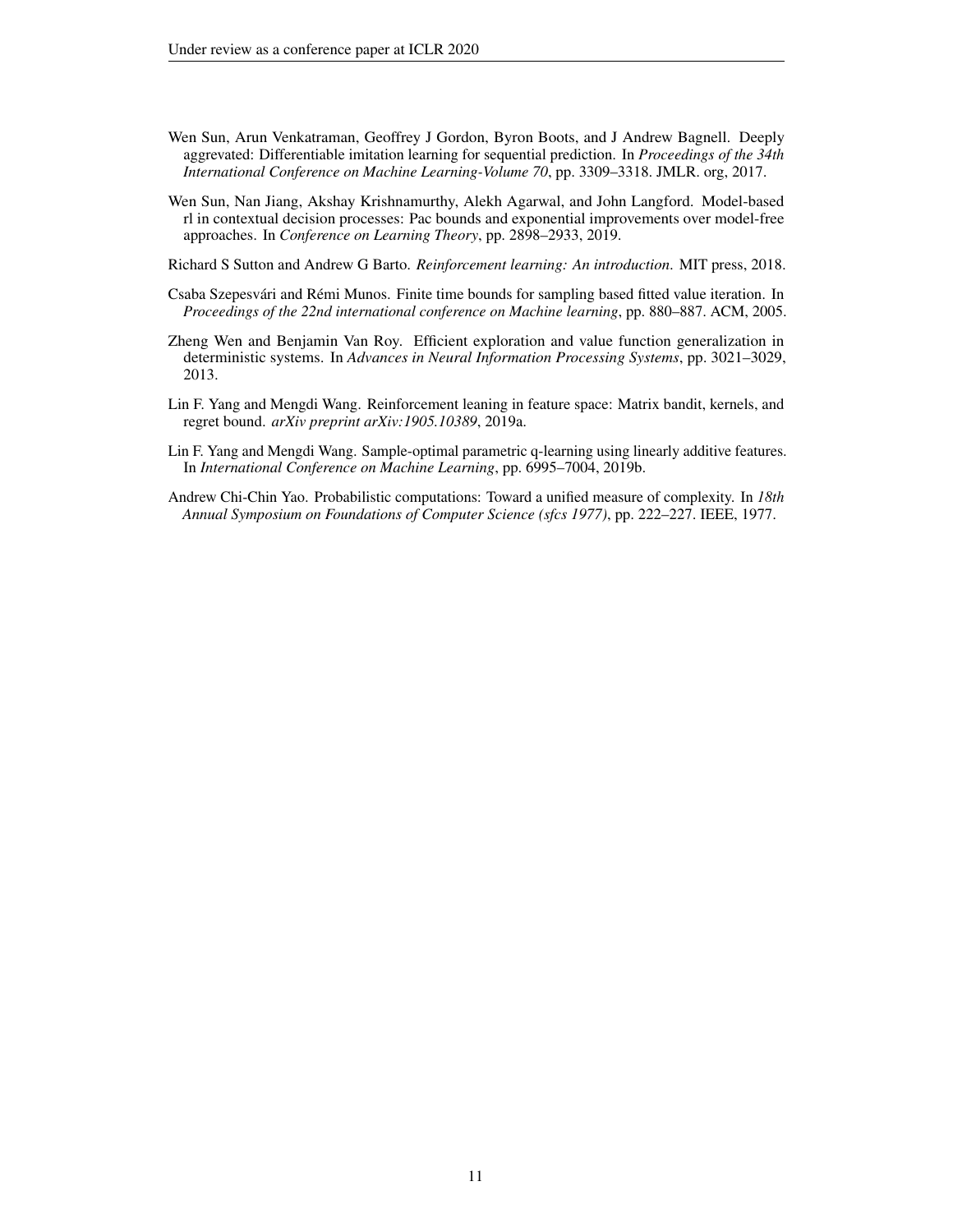# A PROOFS OF LOWER BOUNDS

In this section we present our lower bounds. It will also be useful to define the value function of a given state  $s \in \mathcal{S}_h$  as  $V_h^{\pi}(s) = \mathbb{E}\left[\sum_{h'=h}^{H-1} r_{h'} \mid s_h = s, \pi\right]$ . For simplicity, we denote  $V_h^* = V_h^{\pi^*}(s)$ . Throughout the appendix, for the  $\tilde{Q}$ -function  $Q_h^{\pi}$  and  $Q_h^*$  and the value function  $V_h^{\pi}$  and  $V_h^*$ , we may omit h from the subscript when it is clear from the context.

We first introduce the **INDEX-QUERY** problem, which will be useful in our lower bound arguments. **Definition A.1** (INDEX-QUERY). In the INDQ<sub>n</sub> problem, there is an underlying integer  $i^* \in [n]$ . The algorithm sequentially (and adaptively) outputs guesses  $i \in [n]$  and queries whether  $i = i^*$ . The *goal is to output* i ∗ *, using as few queries as possible.*

**Definition A.2** ( $\delta$ -correct algorithms). *For a real number*  $\delta \in (0,1)$ *, we say a randomized algorithm*  $A$  *is δ-correct for*  $\mathsf{INDQ}_n$ *, if for any underlying integer*  $i^* ∈ [n]$ *, with probability at least*  $1 - δ$ *, A outputs* i ∗ *.*

The following theorem states the query complexity of  $\mathsf{INDQ}_n$  for 0.1-correct algorithms, whose proof is provided in Section [B.1.](#page-15-0)

<span id="page-11-0"></span>Theorem A.1. *Any* 0.1*-correct algorithm* A *for* INDQ<sup>n</sup> *requires at least* 0.9n *queries in the worst case.*

#### <span id="page-11-2"></span>A.1 PROOF OF LOWER BOUND FOR Q-LEARNING LEARNING

In this section we prove Theorem [4.1.](#page-5-0) We need the following existential result, whose proof is provided in Section [B.2.](#page-15-1)

<span id="page-11-1"></span>**Lemma A.1.** *For any*  $n > 2$ , *there exists a set of vectors*  $\mathcal{P} = \{p_0, p_1, \ldots, p_{n-1}\} \subset \mathbb{R}^d$  *with*  $d = \lceil 8 \ln n / \varepsilon^2 \rceil$  such that

- *1.*  $||p_i||_2 = 1$  *for all*  $0 \le i \le n 1$ *;*
- 2.  $|\langle p_i, p_j \rangle| \leq \varepsilon$  *for any*  $0 \leq i, j \leq n-1$  *with*  $i \neq j$ *.*

Now we give the construction of the hard MDP instances. We first define the transitions and the reward functions. In the hard instances, both the rewards and the transitions are deterministic. There are H levels of states, and level  $h \in [H]$  contains  $2^h$  distinct states. Thus, there are  $2^H - 1$  states in the MDPs. We use  $s_0, s_1, \ldots, s_{2H-2}$  to name these states. Here,  $s_0$  is the unique state in level  $h = 0$ ,  $s_1$  and  $s_2$  are the two states in level  $h = 1$ ,  $s_3$ ,  $s_4$ ,  $s_5$  and  $s_6$  are the four states in level  $h = 2$ , etc. There are two different actions,  $a_1$  and  $a_2$ , in the MDPs. For a state  $s_i$  in level h with  $h < H - 1$ , playing action  $a_1$  transits state  $s_i$  to state  $s_{2i+1}$  and playing action  $a_2$  transits state  $s_i$  to state  $s_{2i+2}$ , where  $s_{2i+1}$  and  $s_{2i+2}$  are both states in level  $h + 1$  $h + 1$ . See Figure 1 for an example with  $H = 3$ .

In our hard instances,  $r(s, a) = 0$  for all  $(s, a)$  pairs except for a unique state s in level  $H - 2$  and a unique action  $a \in \{a_1, a_2\}$ . It is convenient to define  $\overline{r}(s') = r(s, a)$ , if playing action a transits s to s'. For our hard instances, we have  $\overline{r}(s) = 1$  for a unique node s in level  $H - 1$  and  $\overline{r}(s) = 0$  for all other nodes.

Now we define the features map  $\phi(\cdot,\cdot)$ . We first invoke Lemma [A.1](#page-11-1) to get a set  $\mathcal{P}$  =  $\{p_0, p_1, \ldots, p_{2^H-1}\} \subset \mathbb{R}^{d/2}$  with  $d = 2 \cdot [8 \ln 2H/\delta^2]$ . For each state  $s_i, \phi(s_i, a_1) \in \mathbb{R}^d$  is defined to be  $[p_i; 0]$ , and  $\phi(s_i, a_2) \in \mathbb{R}^d$  is defined to be  $[0; p_i]$ . This finishes the definition of the MDPs. We now show that no matter which state s in level  $H - 1$  satisfies  $\overline{r}(s) = 1$ , the resulting MDP always satisfies Assumption [4.2.](#page-5-3)

**Verifying Assumption [4.2.](#page-5-3)** By construction, for each level  $h \in [H]$ , there is a unique state  $s_h$ in level h and action  $a_h \in \{a_1, a_2\}$ , such that  $Q^*(s_h, a_h) = 1$ . For all other  $(s, a)$  pairs such that  $s \neq s_h$  or  $a \neq a_h$ , it is satisfied that  $Q^*(s, a) = 0$ . For a given level h and policy  $\pi$ , we take  $\theta_h^{\pi}$  to be  $Q^{\pi}(s_h, a_h) \cdot \phi(s_h, a_h)$ . Now we show that  $|Q^{\pi}(s, a) - \langle \theta_h^{\pi}, \phi(s, a) \rangle| \leq \delta$  for all states s in level h and  $a \in \{a_1, a_2\}.$ 

**Case I:**  $a \neq a_h$ . In this case, we have  $Q^{\pi}(s, a) = 0$  and  $\langle \theta_h^{\pi}, \phi(s, a) \rangle = 0$ , since  $\theta_h^{\pi}$  and  $\phi(s, a)$  do not have a common non-zero coordinate.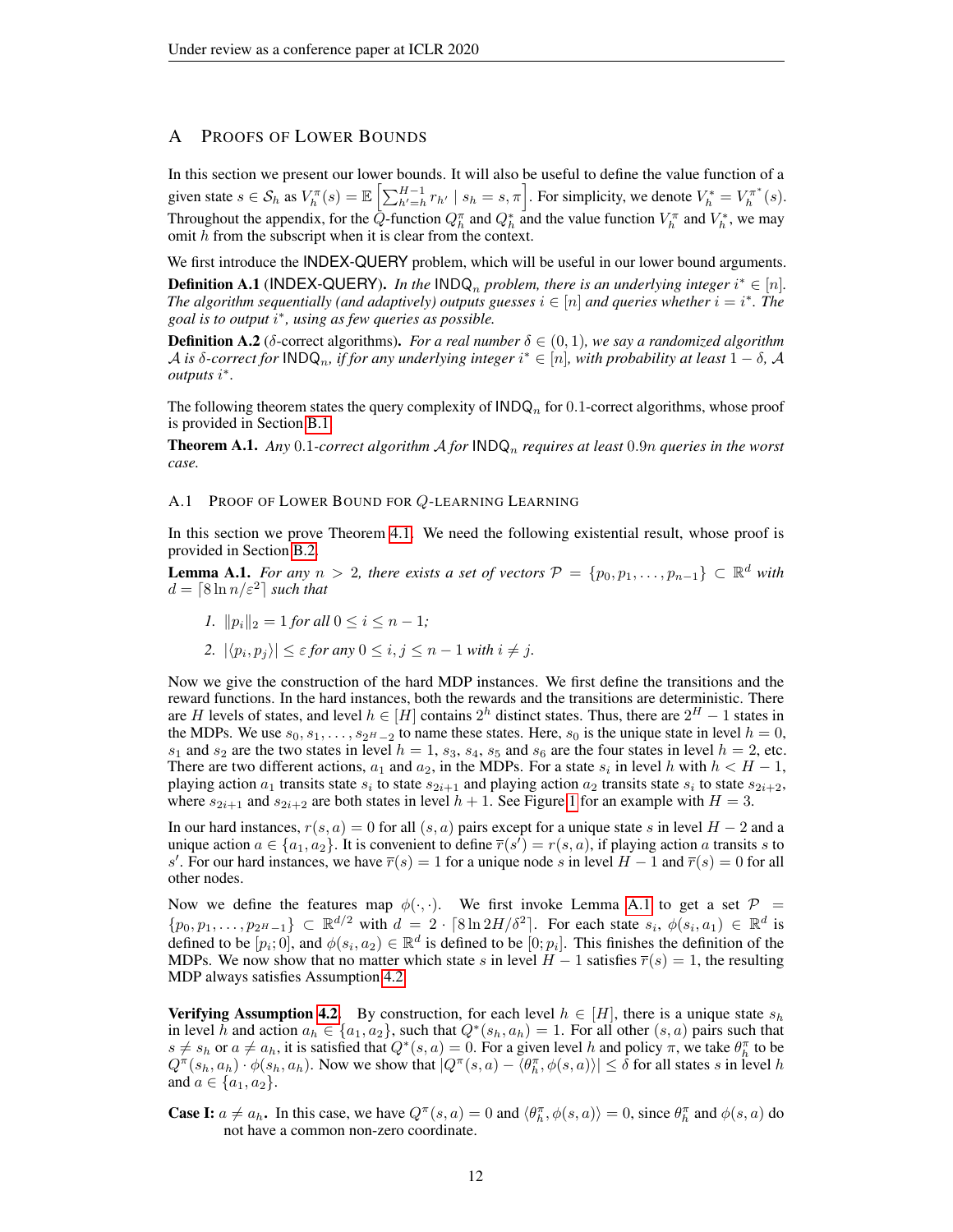<span id="page-12-0"></span>

Figure 1: An example with  $H = 3$ . For this example, we have  $\overline{r}(s_5) = 1$  and  $\overline{r}(s) = 0$  for all other states s. The unique state  $s_5$  which satisfies  $\overline{r}(s) = 1$  is marked as dash in the figure. The induced  $Q^*$  function is marked on the edges.

**Case II:**  $a = a_h$  and  $s \neq s_h$ . In this case, by the second property of P in Lemma [A.1](#page-11-1) and the fact that  $Q^{\pi}(s_h, a_h) \leq 1$ , we have  $|\langle \theta_h^{\pi}, \phi(s, a) \rangle| \leq \delta$ . Meanwhile, we have  $Q^{\pi}(s, a) = 0$ .

**Case III:**  $a = a_h$  and  $s = s_h$ . In this case, we have  $\langle \theta_h^{\pi}, \phi(s, a) \rangle = Q^{\pi}(s_h, a_h)$ .

Finally, we prove any algorithm that solves these MDP instances and succeeds with probability at least 0.9 needs to sample at least  $\frac{9}{20} \cdot 2^H$  trajectories. We do so by providing a reduction from INDQ<sub>2</sub> $H-1$  to solving MDPs. Suppose we have an algorithm for solving these MDPs, we show that such an algorithm can be transformed to solve  $\text{INDQ}_{2^{H-1}}$ . For a specific choice of  $i^*$  in  $\text{INDQ}_{2^{H-1}}$ , there is a corresponding MDP instance with

$$
\overline{r}(s) = \begin{cases} 1 & \text{if } s = s_{i^* + 2^{H-1} - 1} \\ 0 & \text{otherwise} \end{cases}.
$$

Notice that for all MDPs that we are considering, the transition and features are always the same. Thus, the only thing that the learner needs to learn by interacting with the environment is the reward value. Since the reward value is non-zero only for states in level  $H - 1$ , each time the algorithm for solving MDP samples a trajectory that ends at state  $s_i$  where  $s_i$  is a state in level  $H-1$ , we query whether  $i^* = i - 2^{H-1} + 1$  or not in  $\text{INDQ}_{2^{H-1}}$ , and return reward value 1 if  $i^* = i - 2^{H-1} + 1$ and 0 otherwise. If the algorithm is guaranteed to return a  $1/2$ -optimal policy, then it must be able to find  $i^*$ .

#### A.2 PROOF OF LOWER BOUND FOR POLICY BASED LEARNING

In this section, we present our hardness results for linear policy learning. We first prove a weaker lower bound which only satisfies Assumption [4.3,](#page-5-2) and then prove Theoerem [4.2.](#page-6-0)

Warmup: Lower Bound for Linear Policy without Margin. To present the hardness results, we first give the construction of the hard instances. The transitions and rewards functions of these MDP instances are exactly the same as those in Section [A.1.](#page-11-2) The main difference is in the definition of the feature map  $\phi(\cdot, \cdot)$ . For this lower bound, we define  $\phi(s, a) = 1 \in \mathbb{R}$  if  $a = a_1$  and  $\phi(s, a) = -1$ if  $a = a_2$ . By construction, these MDPs satisfy Assumption [3.1](#page-4-2) with  $\rho = 1$ . We now show that no matter which state s in level  $H - 1$  satisfies  $\overline{r}(s) = 1^6$  $\overline{r}(s) = 1^6$ , the resulting MDP always satisfies Assumption [4.3.](#page-5-2)

<span id="page-12-1"></span><sup>&</sup>lt;sup>6</sup>Recall that  $\overline{r}(s') = r(s, a)$ , if playing action a transits s to s'. Moreover, for the instances in Section [A.1,](#page-11-2) we have  $\overline{r}(s) = 1$  for a unique node s in level  $H - 1$  and  $\overline{r}(s) = 0$  for all other nodes.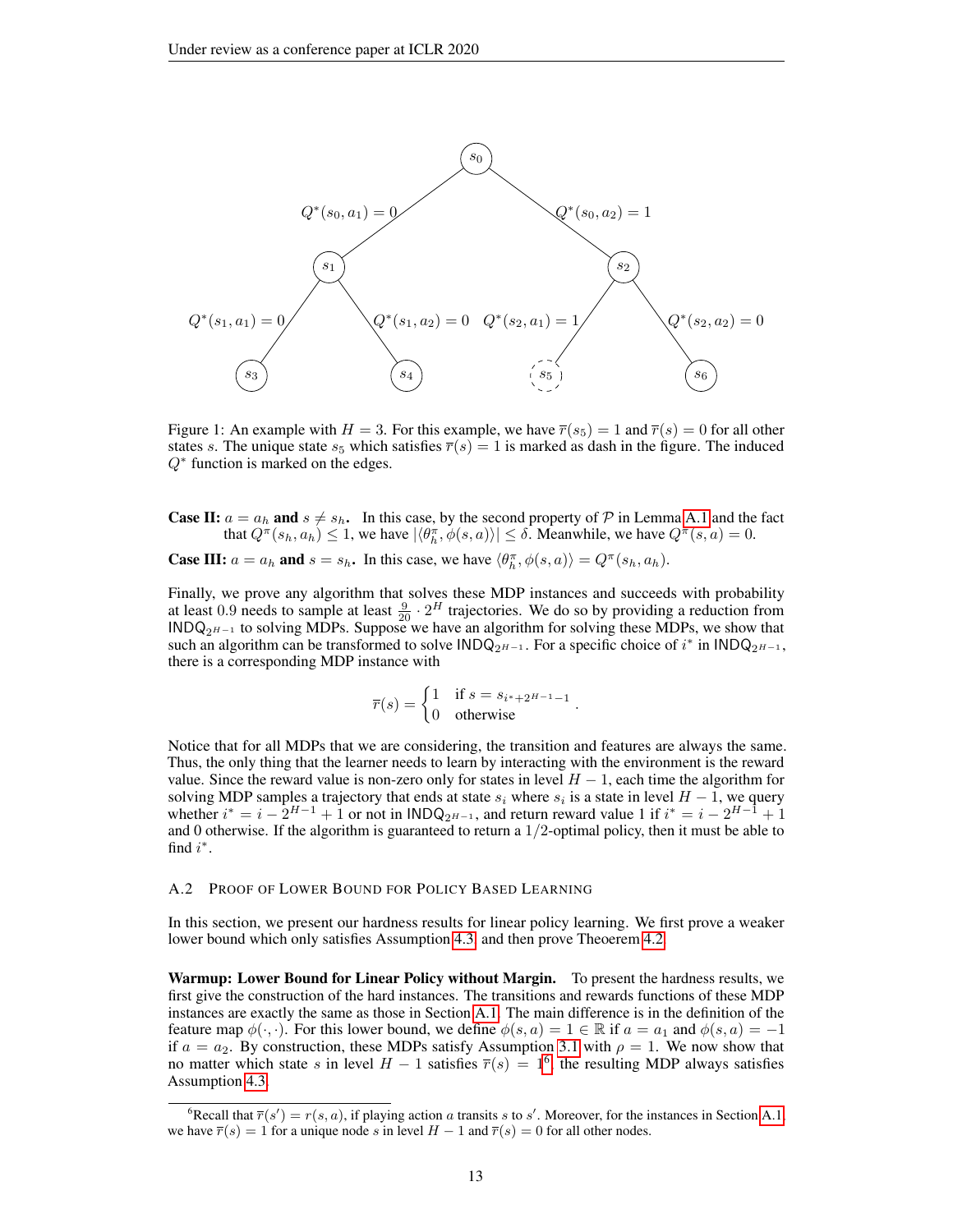<span id="page-13-0"></span>

Figure 2: An example with  $H = 3$ .

**Verifying Assumption [4.3.](#page-5-2)** Recall that for each level  $h \in [H]$ , there is a unique state  $s_h$  in level h and action  $a_h \in \{a_1, a_2\}$ , such that  $Q^*(s_h, a_h) = 1$ . For all other  $(s, a)$  pairs such that  $s \neq s_h$  or  $a \neq a_h$ , it is satisfied that  $Q^*(s, a) = 0$ . We simply take  $\theta_h$  to be 1 if  $a_h = a_1$ , and take  $\theta_h$  to be  $-1$ if  $a_h = a_2$ .

Using the same lower bound argument (by reducing INDEX-QUERY to MDPs), we have the following theorem.

**Theorem A.2.** *There exists a family of MDPs and a feature map*  $\phi(\cdot, \cdot)$  *that satisfy Assumption [4.3](#page-5-2) with*  $d = 1$  *and Assumption* [3.1](#page-4-2) *with*  $\rho = 1$ *, such that any algorithm that returns a* 1/2*-optimal policy* with probability at least  $0.9$  needs to sample  $\Omega\left(2^{H}\right)$  trajectories.

**Proof of Theoerem [4.2](#page-6-0)** Now we prove Theoerem [4.2.](#page-6-0) In order to prove Theoerem [4.2,](#page-6-0) we need the following geometric lemma whose proof is provided in Section [B.3.](#page-16-1)

<span id="page-13-1"></span>**Lemma A.2.** Let  $d \in \mathbb{N}_+$  be a positive integer and  $\epsilon \in (0,1)$  be a real number. Then there exists a set of points  $\mathcal{N} \subset \mathbb{S}^{d-1}$  with size  $|\mathcal{N}| = \Omega(1/\epsilon^{d/2})$  such that for every point  $x \in \mathcal{N}$ ,

<span id="page-13-2"></span>
$$
\inf_{y \in \text{conv}(\mathcal{N} \setminus \{x\})} \|x - y\|_2 \ge \epsilon/2. \tag{1}
$$

Now we are ready to prove Theorem [4.2.](#page-6-0)

*Proof of Theorem* [4.2.](#page-6-0) We define a set of  $2^{H-1}$  deterministic MDPs. The transitions of these hard instances are exactly the same as those in Section [A.1.](#page-11-2) The main difference is in the definition of the feature map  $\phi(\cdot, \cdot)$  and the reward function. Again in the hard instances,  $r(s, a) = 0$  for all s in the first  $H - 2$  levels. Using the terminology in Section [A.1,](#page-11-2) we have  $\overline{r}(s) = 0$  for all states in the first  $H-1$  levels. Now we define  $\overline{r}(s)$  for states s in level  $H-1$ . We do so by recursively defining the optimal value function  $V^*(\cdot)$ . The initial state  $s_0$  in level 0 satisfies  $V^*(s_0) = 1/2$ . For each state  $s_i$ in the first  $H - 2$  levels, we have  $V^*(s_{2i+1}) = V^*(s_i)$  and  $V^*(s_{2i+2}) = V^*(s_i) - 1/2H$ . For each state  $s_i$  in the level  $h = H - 2$ , we have  $\overline{r}(s_{2i+1}) = V^*(s_i)$  and  $\overline{r}(s_{2i+2}) = V^*(s_i) - 1/2H$ . This implies that  $\rho = 1/2H$ . In fact, this implies a stronger property that each state has a unique optimal action. See Figure [2](#page-13-0) for an example with  $H = 3$ .

To define  $2^{H-1}$  different MDPs, for each state s in level  $H-1$  of the MDP defined above, we define a new MDP by changing  $\overline{r}(s)$  from its original value to 1. This also affects the definition of the optimal V function for states in the first  $H - 1$  levels. In particular, for each level  $i \in \{0, 1, 2, \ldots, H - 2\}$ , we have changed the V value of a unique state in level i from its original value (at most  $1/2$ ) to 1. By doing so we have defined  $2^{H-1}$  different MDPs. See Figure [3](#page-14-0) for an example with  $H = 3$ .

Now we define the feature function  $\phi(\cdot, \cdot)$ . We invoke Lemma [A.2](#page-13-1) with  $\epsilon = 8\Delta$  and  $d = H/2 - 1$ . Since  $\triangle$  is sufficiently small, we have  $|\mathcal{N}| \geq 2^H$ . We use  $\mathcal{P} = \{p_0, p_2, \dots, p_{2^H-1}\} \subset \mathbb{R}^{H/2-1}$  to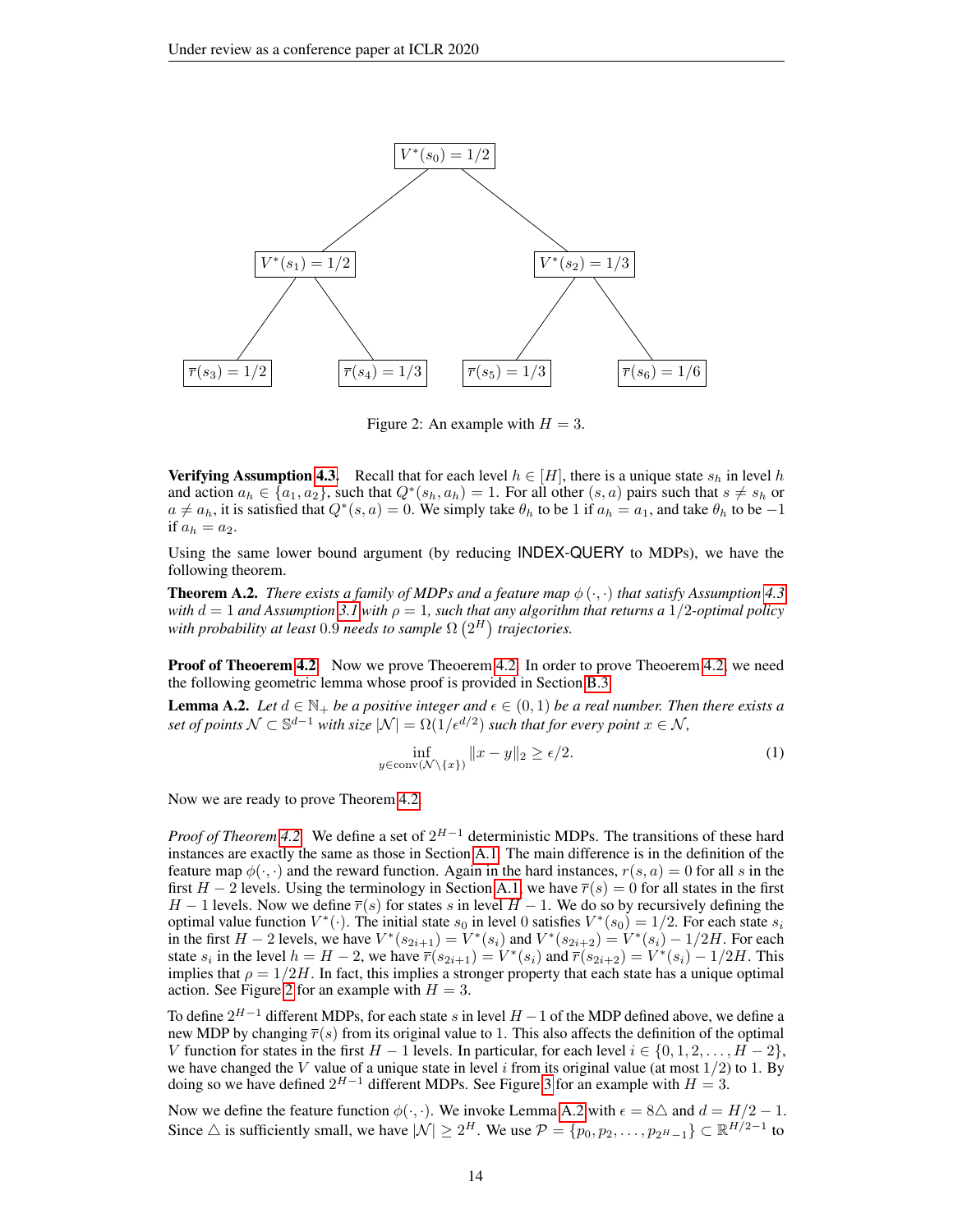<span id="page-14-0"></span>

Figure 3: An example with  $H = 3$ . Here we define a new MDP by changing  $\overline{r}(s_5)$  from its original value 1/3 to 1. This also affects the value of  $V(s_2)$  and  $V(s_0)$ .

denote an arbitrary subset of  $\mathcal N$  with cardinality  $2^H$ . By Lemma [A.2,](#page-13-1) for any  $p \in \mathcal P$ , the distance between p and the convex hull of  $\mathcal{P} \setminus \{p\}$  is at least  $4\triangle$ . Thus, there exists a hyperplane L which separates p and  $P \setminus \{p\}$ , and for all points  $q \in \mathcal{P}$ , the distance between q and L is at least  $2\triangle$ . Equivalently, for each point  $p \in \mathcal{P}$ , there exists  $n_p \in \mathbb{R}^{H/2-1}$  and  $o_p \in \mathbb{R}$  such that  $||n_p||_2 = 1$ ,  $|o_p| \leq 1$  and the linear function  $f_p(q) = \langle q, n_p \rangle + o_p$  satisfies  $f_p(p) \geq 2\Delta$  and  $f_p(q) \leq -2\Delta$ for all  $q \in \mathcal{P} \setminus \{p\}$ . Given the set  $\mathcal{P} = \{p_0, p_2, \ldots, p_{2^H-1}\} \subset \mathbb{R}^{H/2-1}$ , we construct a new set  $\overline{\mathcal{P}} = \{\overline{p}_0, \overline{p}_2, \dots, \overline{p}_{2^H-1}\} \subset \mathbb{R}^{H/2}$ , where  $\overline{p}_i = [p_i; 1] \in \mathbb{R}^{H/2}$ . Thus  $\|\overline{p}_i\|_2 =$ ∪⊔<br>∕ 2 for all  $\overline{p}_i \in \overline{\mathcal{P}}$ . Clearly, for each  $\overline{p} \in \overline{\mathcal{P}}$ , there exists a vector  $\omega_{\overline{p}} \in \mathbb{R}^{H/2}$  such that  $\langle \omega_{\overline{p}}, \overline{p} \rangle \geq 2\triangle$  and  $\langle \omega_{\overline{p}}, \overline{q} \rangle \leq -2\triangle$ for all  $\overline{q} \in \overline{P} \setminus {\{\overline{p}\}}$ . It is also clear that  $\|\omega_{\overline{p}}\|_2 \leq$ √ 2. We take  $\phi(s_i, a_1) = [0; \overline{p}_i] \in \mathbb{R}^H$  and  $\phi(s_i, a_2) = [\overline{p}_i; 0] \in \mathbb{R}^H.$ 

We now show that all the  $2^{H-1}$  MDPs constructed above satisfy the linear policy assumption. Namely, we show that for any state s in level  $H-1$ , after changing  $\overline{r}(s)$  to be 1, the resulting MDP satisfies the linear policy assumption. As in Section [A.1,](#page-11-2) for each level  $h \in [H]$ , there is a unique state  $s_h$  in level h and action  $a_h \in \{a_1, a_2\}$ , such that  $Q^*(s_h, a_h) = 1$ . For all other  $(s, a)$  pairs such that  $s \neq s_h$  or  $a \neq a_h$ , it is satisfied that  $Q^*(s, a) = 0$ . For each level h, if  $a_h = a_1$ , then we take  $(\theta_h)_{H/2} = 1$  and  $(\theta_h)_H = -1$ , and all other entries in  $\theta_h$  are zeros. If  $a_h = a_2$ , we use  $\bar{p}$  to denote the vector formed by the first  $H/2$  coordinates of  $\phi(s_h, a_2)$ . By construction, we have  $\overline{p} \in \mathcal{P}$ . We take  $\theta_h = [\omega_{\overline{p}}; 0]$  in this case. In any case, we have  $\|\theta_h\|_2 \leq \sqrt{2}$ . Now for each level h, if  $a_h = a_1$ , then for all states s in level h, we have  $\pi^*(s) = a_1$ . In this case,  $\langle \phi(s, a_1), \theta_h \rangle = 1$  and  $\langle \phi(s, a_2), \theta_h \rangle = -1$  for all states in level h, and thus Assumption [4.4](#page-6-1) is satisfied. If  $a_h = a_2$ , then  $\pi^*(s_h) = a_2$  and  $\pi^*(s) = a_1$  for all states  $s \neq s_h$  in level h. By construction, we have  $\langle \theta_h, \phi(s, a_1) \rangle = 0$  for all states s in level h, since  $\theta_h$  and  $\phi(s, a_1)$  do not have a common non-zero entry. We also have  $\langle \theta_h, \phi(s_h, a_2) \rangle \geq 2\Delta$ and  $\langle \theta_h, \phi(s, a_2) \rangle \leq -2\Delta$  for all states  $s \neq s_h$  in level h. Finally, we normalize all  $\theta_h$  and  $\phi(s, a)$ so that they all have unit norm. Since  $\|\phi(s, a)\|_2 = \sqrt{2}$  for all  $(s, a)$  pairs before normalization, Assumption [4.4](#page-6-1) is still satisfied after normalization.

Finally, we prove any algorithm that solves these MDP instances and succeeds with probability at least 0.9 needs to sample at least  $\Omega(2^H)$  trajectories. We do so by providing a reduction from  $INDQ_{2H-1}$  to solving MDPs. Suppose we have an algorithm for solving these MDPs, we show that such an algorithm can be transformed to solve  $\text{INDQ}_{2^{H-1}}$ . For a specific choice of  $i^*$  in  $\text{INDQ}_{2^{H-1}}$ , there is a corresponding MDP instance with

$$
\overline{r}(s) = \begin{cases} 1 & \text{if } s = s_{i^* + 2^{H-1} - 1} \\ \text{the original (recursively defined) value} & \text{otherwise} \end{cases}.
$$

Notice that for all MDPs that we are considering, the transition and features are always the same. Thus, the only thing that the learner needs to learn by interacting with the environment is the reward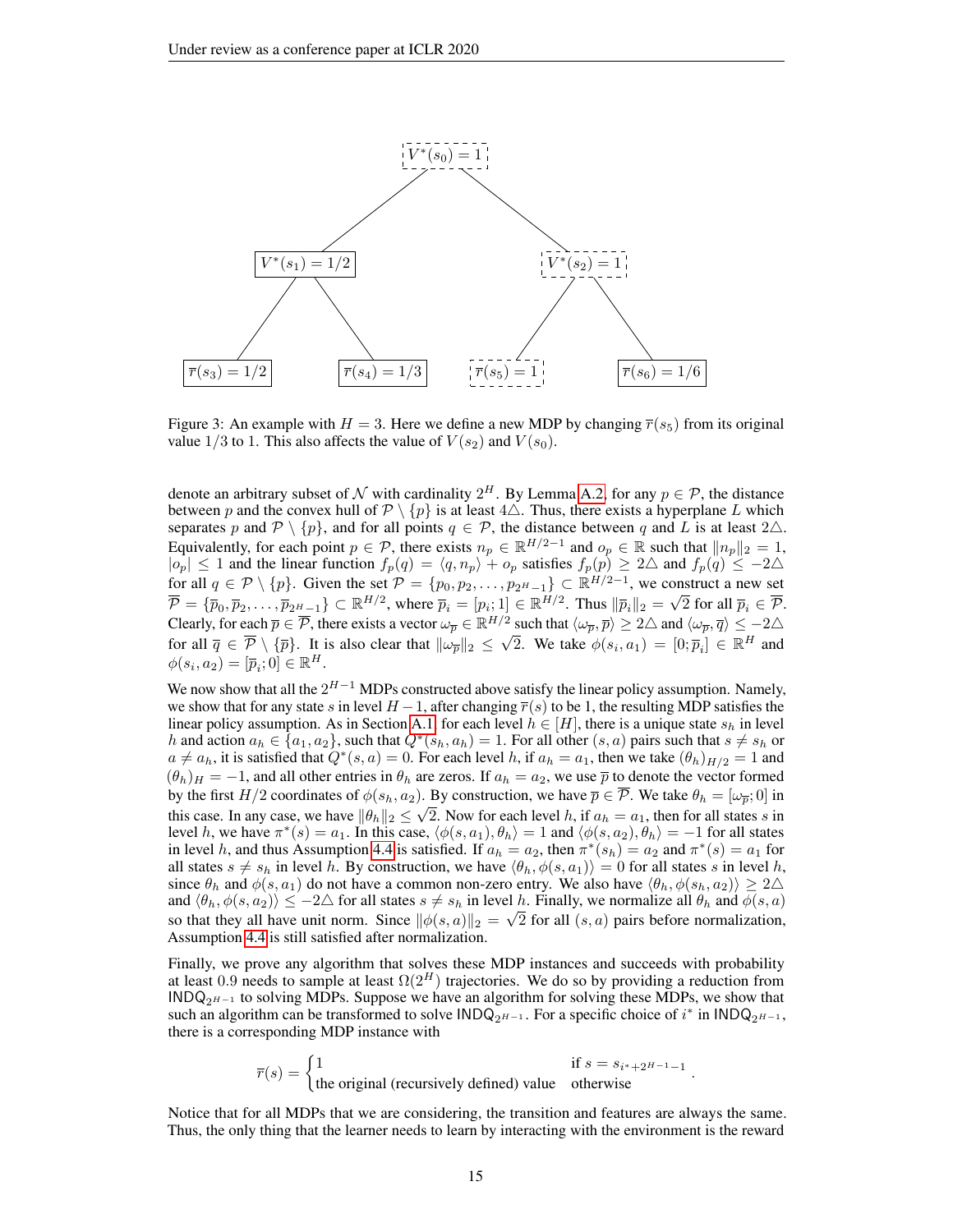value. Since the reward value is non-zero only for states in level  $H - 1$ , each time the algorithm for solving MDP samples a trajectory that ends at state  $s_i$  where  $s_i$  is a state in level  $H-1$ , we query whether  $i^* = i - 2^{H-1} + 1$  or not in  $\text{INDQ}_{2^{H-1}}$ , and return reward value 1 if  $i^* = i - 2^{H-1} + 1$ and it original reward value otherwise. If the algorithm is guaranteed to return a  $1/4$ -optimal policy, then it must be able to find  $i^*$ .

## B TECHNICAL PROOFS

#### <span id="page-15-0"></span>B.1 PROOF OF THEOREM [A.1](#page-11-0)

*Proof.* The proof is a straightforward application of [Yao](#page-10-6)'s minimax principle Yao [\(1977\)](#page-10-6). We provide the full proof for completeness.

Consider an input distribution where  $i^*$  is drawn uniformly at random from [n]. Suppose there is a 0.1-correct algorithm for  $\text{INDQ}_n$  with worst case query complexity T such that  $T < 0.9n$ . By averaging, there is a deterministic algorithm  $A'$  with worst case query complexity  $T$ , such that

$$
\Pr_{i \sim [n]}[\mathcal{A}' \text{ correctly outputs } i \text{ when } i^* = i] \ge 0.9.
$$

We may assume that the sequence of queries made by  $A'$  is fixed. This is because (i)  $A'$  is deterministic and (ii) before  $A'$  correctly guesses  $i^*$ , all responses that  $A'$  receives are the same (i.e., all guesses are incorrect). We use  $S = \{s_1, s_2, \ldots, s_m\}$  to denote the sequence of queries made by  $\mathcal{A}'$ . Notice that m is the worst case query complexity of A'. Suppose  $m < 0.9n$ , there exist  $0.1n$  distinct  $i \in [n]$ such that  $A'$  will never guess i, and will be incorrect if  $i^*$  equals i, which implies

$$
\Pr_{i \sim [n]}[\mathcal{A}' \text{ correctly outputs } i \text{ when } i^* = i] < 0.9.
$$

## <span id="page-15-1"></span>B.2 PROOF OF LEMMA [A.1](#page-11-1)

We need the following tail inequality for random unit vectors, which will be useful for the proof of Lemma [A.1.](#page-11-1)

<span id="page-15-2"></span>**Lemma B.1** (Lemma 2.2 in [Dasgupta & Gupta](#page-8-16) [\(2003\)](#page-8-16)). *For a random unit vector u in*  $\mathbb{R}^d$  *and*  $\beta > 1$ , *we have*

$$
Pr[u_1^2 \ge \beta/d] \le \exp((1 + \ln \beta - \beta)/2).
$$

*In particular, when*  $\beta \geq 6$ *, we have* 

$$
Pr[u_1^2 > \beta/d] \le \exp(-\beta/4).
$$

*Proof of Lemma* [A.1.](#page-11-1) Let  $\mathcal{Q} = \{q_1, q_2, \dots, q_n\}$  be a set of n independent random unit vectors in  $\mathbb{R}^d$ with  $d = \lceil 8 \ln n/\varepsilon^2 \rceil$ . We will prove that with probability at least  $1/2$ , Q satisfies the two desired properties as stated in Lemma [A.1.](#page-11-1) This implies the existence of such set  $P$ .

It is clear that  $||q_i||_2 = 1$  for all  $i \in [n]$ , since each  $q_i$  is drawn from the unit sphere. We now prove that for any  $i, j \in [n]$  with  $i \neq j$ , with probability at least  $1 - \frac{1}{n^2}$ , we have  $|\langle q_i, q_j \rangle| \leq \varepsilon$ . Notice that this is sufficient to prove the lemma, since by a union bound over all the  $\binom{n}{2} = n(n-1)/2$  possible pairs of  $(i, j)$ , this implies that Q satisfies the two desired properties with probability at least  $1/2$ .

Now, we prove that for two independent random unit vectors u and v in  $\mathbb{R}^d$  with  $d = \lceil 8 \ln n/\varepsilon^2 \rceil$ , with probability at least  $1 - \frac{1}{n^2}$ ,  $|\langle u, v \rangle| \le \varepsilon$ . By rotational invariance, we assume that v is a standard basis vector. I.e., we assume  $v_1 = 1$  and  $v_i = 0$  for all  $1 < i \le d$ . Notice that now  $\langle u, v \rangle$  is the magnitude of the first coordinate of  $u$ . We finish the proof by invoking Lemma [B.1](#page-15-2) and taking  $\beta = 8 \ln n > 6.$ П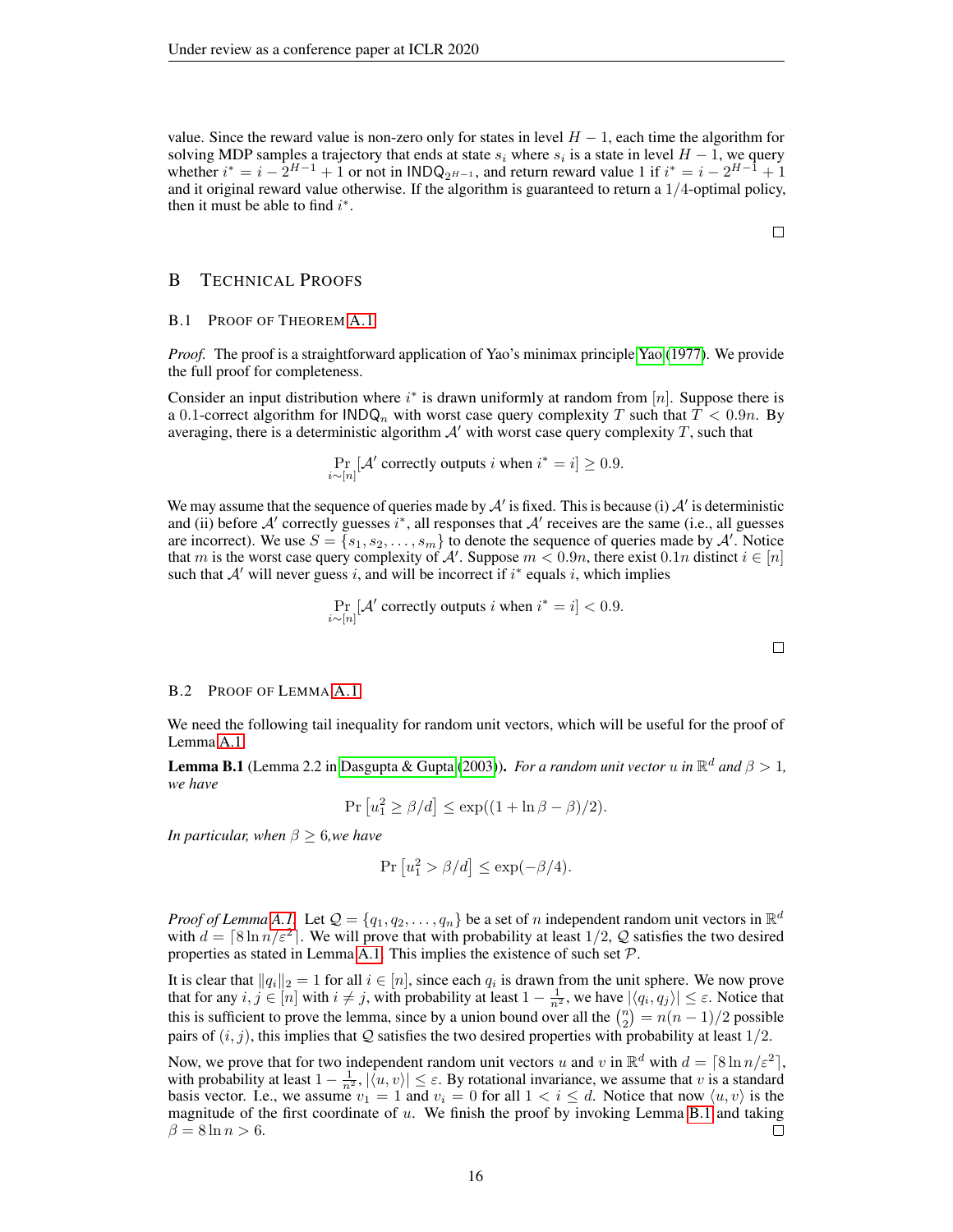#### <span id="page-16-1"></span>B.3 PROOF OF LEMMA [A.2](#page-13-1)

*Proof of Lemma* [A.2.](#page-13-1) Consider a  $\sqrt{\epsilon}$ -packing N with size  $\Omega(1/\epsilon^{d/2})$  on the d-dimensional unit sphere  $\mathbb{S}^{d-1}$  (for the existence of such a packing, see, e.g., [Lorentz](#page-9-17) [\(1966\)](#page-9-17)). Let o be the origin. For two points  $x, x' \in \mathbb{R}^d$ , we denote  $|xx'| := ||x - x'||_2$  the length of the line segment between  $x, x'$ . two points  $x, x \in \mathbb{R}^+,$  we denote  $|xx| := \|x - x\|_2$  the<br>Note that every two points  $x, x' \in \mathcal{N}$  satisfy  $|xx'| \ge \sqrt{\epsilon}$ .

To prove the lemma, it suffices to show that  $N$  satisfies the property *equation* [1](#page-13-2). Consider a point  $x \in \mathcal{N}$ , let A be a hyperplane that is perpendicular to x (notice that x is a also a vector) and separates x and every other points in N. We let the distance between x and A be the largest possible, i.e., A x and every other points in N. We let the distance between x and A be the largest possible, i.e., A contains a point in  $\mathcal{N}\lbrace x \rbrace$ . Since x is on the unit sphere and N is a  $\sqrt{\epsilon}$ -packing, we have that x is at contains a point in N \{x}. Since x is on the unit sphere and N is a  $\sqrt{\epsilon}$ -packing, we have that x is at least  $\sqrt{\epsilon}$  away from every point on the spherical cap not containing x, defined by the cutting plane A. More formally, let  $b$  be the intersection point of the line segment  $\alpha x$  and  $A$ . Then

$$
\forall y \in \{y' \in \mathbb{S}^{d-s} : \langle b, y' \rangle \le ||b||_2^2\} : \quad ||x - y||_2 \ge \sqrt{\epsilon}.
$$

Indeed, by symmetry,  $\forall y \in \{y' \in \mathbb{S}^{d-1} : \langle b, y' \rangle \leq ||b||_2^2\},\$ 

$$
||x - y||_2 \ge ||x - z||_2 \ge \sqrt{\epsilon}.
$$

where  $z \in \mathcal{N} \cap A$ . Notice that the distance between x and the convex hull of  $\mathcal{N}\backslash\{x\}$  is lower bounded by the distance between x and A, which is given by  $|bx|$ . Consider the triangles defined by  $x, z, o, b$ . We have  $bz \perp oz$  (note that  $bz$  lies inside A). By Pythagorean theorem, we have

$$
|bz|^2 + |bx|^2 = |xz|^2;
$$
  
\n
$$
|bx| + |bo| = |xo| = 1;
$$
  
\n
$$
|bz|^2 + |bo|^2 = |oz|^2 = 1.
$$

Solve the above three equations for  $|bx|$ , we have

$$
|bx| = |xz|^2/2 \ge \epsilon/2
$$

as desired.

# C EXACT LINEAR  $Q^*$  + GAP IN GENERATIVE MODEL

In this section we present and prove the following theorem.

<span id="page-16-0"></span>Theorem C.1. *Under Assumption [3.1,](#page-4-2) Assumption [4.2](#page-5-3) and Generative Model query model, the*  $a$ gent can find the optimal  $\pi^*$  with  $\operatorname{poly}\left(d,H,\frac{1}{\rho},\log\left(\frac{1}{\delta}\right)\right)$  queries with probability  $1-\delta$  for a given *failure probability*  $\delta > 0$ *,* 

*Proof of Theorem [C.1.](#page-16-0)* We first describe the algorithm. For each level, the agent first construct a barycentric spanner  $\Lambda_h \triangleq \{ \phi(s_h^1, a_h^1), \dots \phi(s_h^d, a_h^d) \} \subset \Phi_h \triangleq \{ \phi(s, a) \}_{s \in S_h, a \in \mathcal{A}}$  [\(Awerbuch](#page-8-17) [& Kleinberg, 2008\)](#page-8-17). We have the property that any  $\phi(s, a)$  with  $s_h \in S_h, a \in A$ , we have  $c^1_{s,a}, \ldots, c^d_{s,a} \in [-1,1]$  such that  $\phi(s,a) = \sum_{i=1}^d c^i_{s,a} \phi(s^i_h, a^i_h)$ .

The algorithm learns the optimal policy from  $h = H - 1, \ldots, 0$ . At any level h, we assume the agent has learned the optimal policy  $\pi^*_{h'}$  at level  $h' = h + 1, \dots, H - 1$ .

Now we present a procedure to show how to learn the optimal policy at level  $h$ . At level  $h$ , the agent queries every vector  $\phi(s_h^i, a_h^i)$  in  $\Lambda_h$  for  $\text{poly}(d, \frac{1}{\rho}, \log(\frac{H}{\delta}))$  times and uses  $\pi_{h+1}^*, \ldots, \pi_H^*$ as the roll-out to get the on-the-go reward. Note by the definition of  $\pi^*$  and  $Q^*$ , the on-the-go reward is an unbiased sample of  $Q^*(s_h^i, a_h^i)$ . We denote  $\widehat{Q}(s_h^i, a_h^i)$  the average of these on-the-go rewards. By Hoeffding inequality, it is easy to show with probability  $1 - \frac{\delta}{H}$ , for all  $i = 1, \ldots, d$ ,  $\left|\hat{Q}(s_h^i, a_h^i) - Q^*(s_h^i, a_h^i)\right| \le \text{poly}\left(\frac{1}{d}, \rho\right)$ . Now we define our estimated  $Q^*$  at level h as follow: for any  $(s, a) \in S_h \times A$ ,  $\widehat{Q}(s, a) = \sum_{i=1}^d c_{s,a}^i \widehat{Q}(s_h^i, a_h^i)$ . By the boundedness property of  $c_{s,a}$ , we know for any  $(s, a) \in S_h \times A$ ,  $\widehat{Q}(s, a) - Q^*(s, a) < \frac{\rho}{2}$  $\frac{\rho}{2}$ . Note this implies the policy induced by Q is the same as  $\pi^*$ . Therefore by induction we finish the proof.